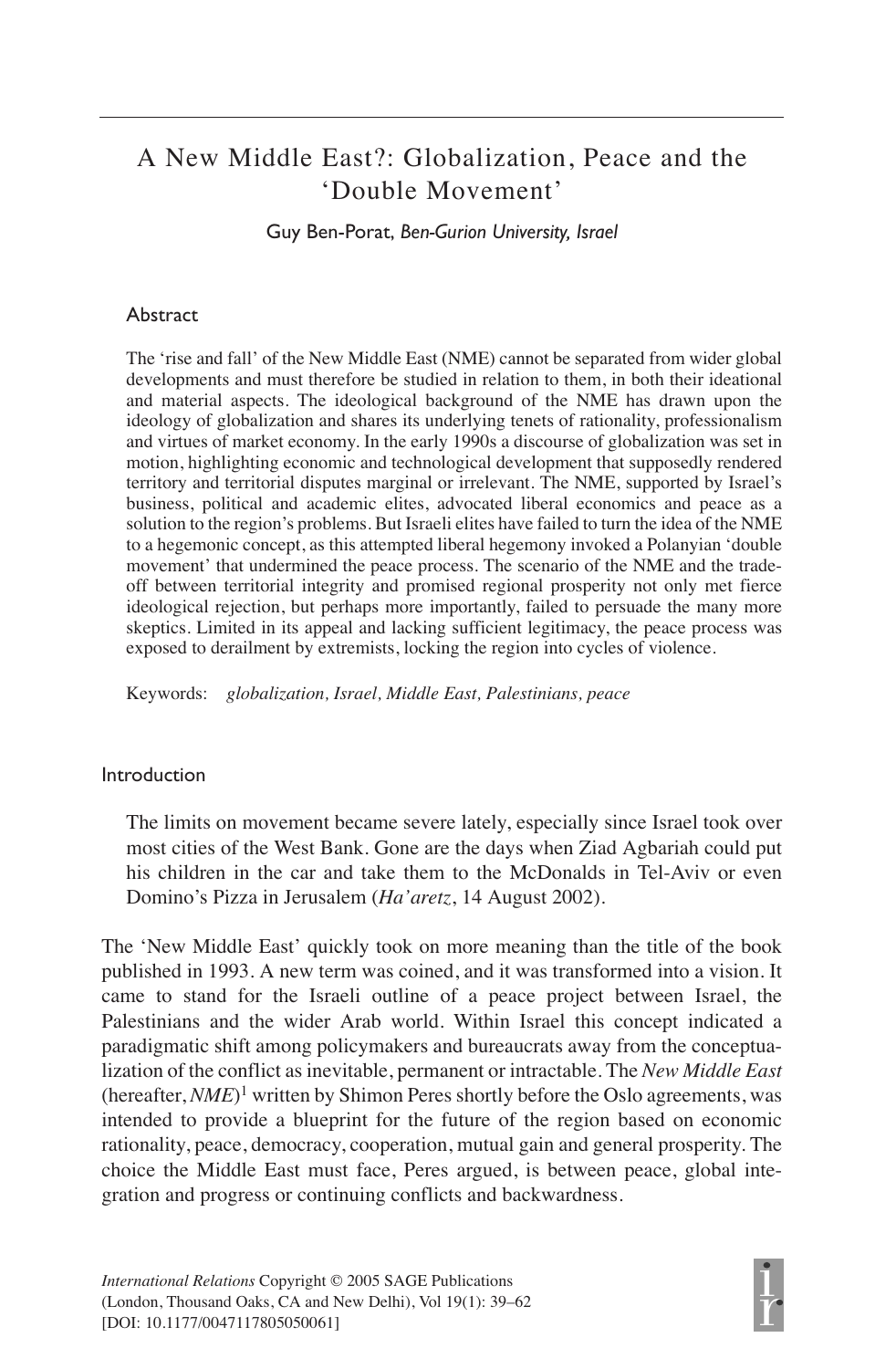Peace between Israel and the Arab states and the Palestinians will eliminate an important source of tension, if not the most dangerous. Instead of visions of blood and tears there will rise visions of happiness and beauty, life and peace. We are at a historic crossroads. Do we choose the path of the tongues of fire, billowing smoke, and rivers of blood, or of blooming deserts, restored wastelands, progress, growth, justice and freedom? The higher the standard of living rises, the lower the level of violence will fall.2

While the *New Middle East* outlined a peace process based on mutual gains, in reality the actual peace process between Israel and the Palestinians was a typical bargaining process, often zero-sum in nature, in which each side attempted to secure its interests. But in the background, and underlying the attempted public appeal of the process, loomed the prospect of an NME, supposedly a promise for a better future, overriding the mundane obstacles for peace. For a brief period, shortly after the conclusion of the Oslo Accords, the NME seemed to shift from dream to reality. Businessmen and politicians traveled across the Middle East discussing regional projects and promoting joint ventures. Multinational corporations invested or expressed their intention to invest and optimism abounded.

The story of Ziad Agbariah quoted above may very well be symbolic of both sides of the 'before and after' coin: the short spring of the NME and its fall. In the era of promise, a relatively well-to-do Palestinian family from Ramallah could go out to McDonalds in Tel Aviv, experiencing, even if to a limited extent, the world of globalization and consumption of the product most associated with it. For Israeli families of the same status the benefits of globalization were more tangible and a part of their everyday experience. The era of optimism, however, was short-lived. The promise of the NME was shattered by a return to violence, the derailment of the peace process and the public('s) loss of faith. The economic dividends derived from the peace process did not create the expected public support and the peace process oscillated between intensive negotiations, impasses and new cycles of bloodshed. With the collapse of the peace process in October 2000 and violence escalating to higher levels than in the past the Palestinians found themselves back under military rule and curfew: a far cry from any global dreams of a different Middle East. Israelis were also disenchanted with peace prospects, and the concept of a NME became the object of ridicule and an example of a pipedream. Skeptics and critics alike now had proof that the 'New Middle East', book and concept, was founded on a poor understanding of the nature of the region and the intractable nature of the Arab–Israeli conflict.

This paper proposes a different explanation for the collapse of the NME, arguing that accounting for the 'rise and fall' of the New Middle East requires a structural explanation that extends beyond dismissal of the concept as 'naiveté' and beyond specific events like the failed Camp David negotiations in the summer of 2000, important as they may be. The rise of the NME, as well as its fall, cannot be separated from wider global developments, i.e. globalization, and must therefore be studied in relation to them, both to their ideational and material aspects. The NME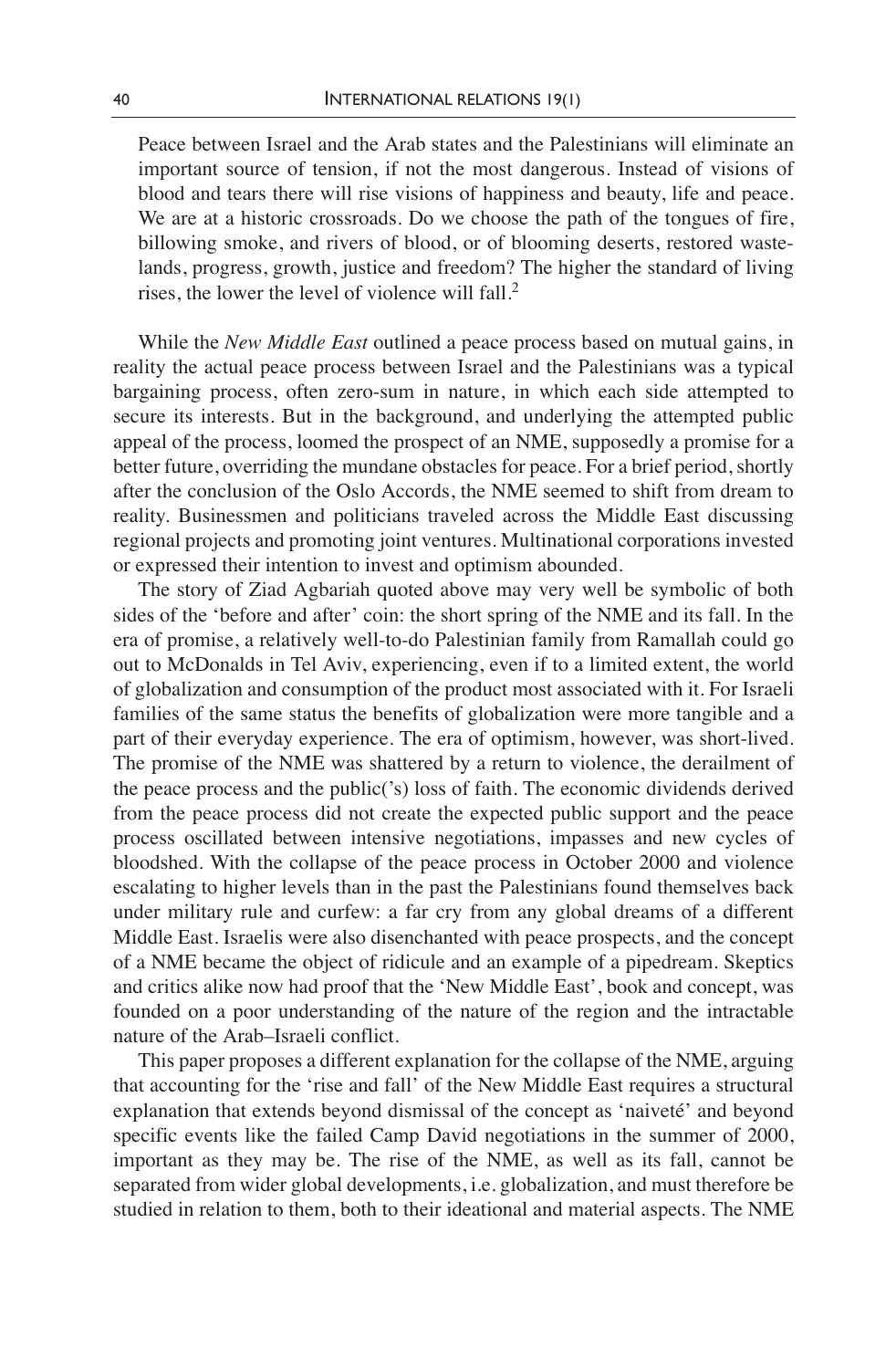drew upon the ideology of globalization and shared its underlying tenets of rationality, professionalism and virtues of market economy. Accordingly, it stressed the importance of economic and technological development that supposedly rendered territory and territorial disputes marginal or irrelevant.

The reality of Middle East politics, like that of world politics, however, was soon proven more complex than the optimistic scenarios cultivated by Israel's elites. Thus, despite the impressive encroachment of liberal economics and the advancement of globalization, the process, as will be detailed below, has failed to achieve hegemony and, consequently, has not escaped discontent and resistance. Similarly, while the NME changed the business atmosphere and initiated economic growth, significant sectors across the region remained indifferent or hostile to the peace process and its future promises.

The 'rise and fall' of the NME, therefore, will be explained in this work in relation to globalization and by using Karl Polanyi's description of the 'double movement'.3 Coined in the 1940s to explain the collapse of the nineteenth-century liberal order, the 'double movement' captures well the forces and counter-forces of contemporary globalization. The expansion of the market economy, itself a sociopolitical agenda as demonstrated by Polanyi, was met by a defensive countermovement seeking to shield society from its negative effects. The double movement is an amalgam of social forces with different and, at times, contradictory ideologies and purposes, with each reacting to what it perceives as a threat constituted by market economics. The NME, it will be argued here, heavily influenced by the ideology of globalization, the catch-phrase for a complex process with economic liberalization at its core, evoked its own double movement of various resistances. This amalgam of resistance consisted of those opposed to the very notion of the NME (and globalization) and those who were suspicious of its outcomes or disappointed in their own fate.

My claim is not that the peace process failed because of economic inequality; while inequalities certainly had an impact this would reduce resistance to material considerations. Rather, it is that the belief that globalization makes peace all but inevitable was shortsighted and, accordingly, the promise of the NME that was supposed to provide the cement holding the peace process together failed to generate the necessary support and transcend other issues. Israeli elites, in other words, have failed to turn the idea of the NME into a hegemonic concept. The scenario of the NME and the trade-off between territorial integrity and promised regional prosperity not only met fierce ideological rejection but, perhaps more importantly, failed to persuade the many more skeptics. Limited in its appeal and lacking sufficient legitimacy, the peace process was exposed to derailment by extremists, locking the region into cycles of violence.

This study is divided into three major parts. I will begin by setting a theoretical framework of globalization, attempted hegemony and the double movement. In the second part the ideational relationship between the NME and the wider discourse of globalization will be demonstrated and the domestic coalition behind the NME will be described. The third part will account for the failure of the NME by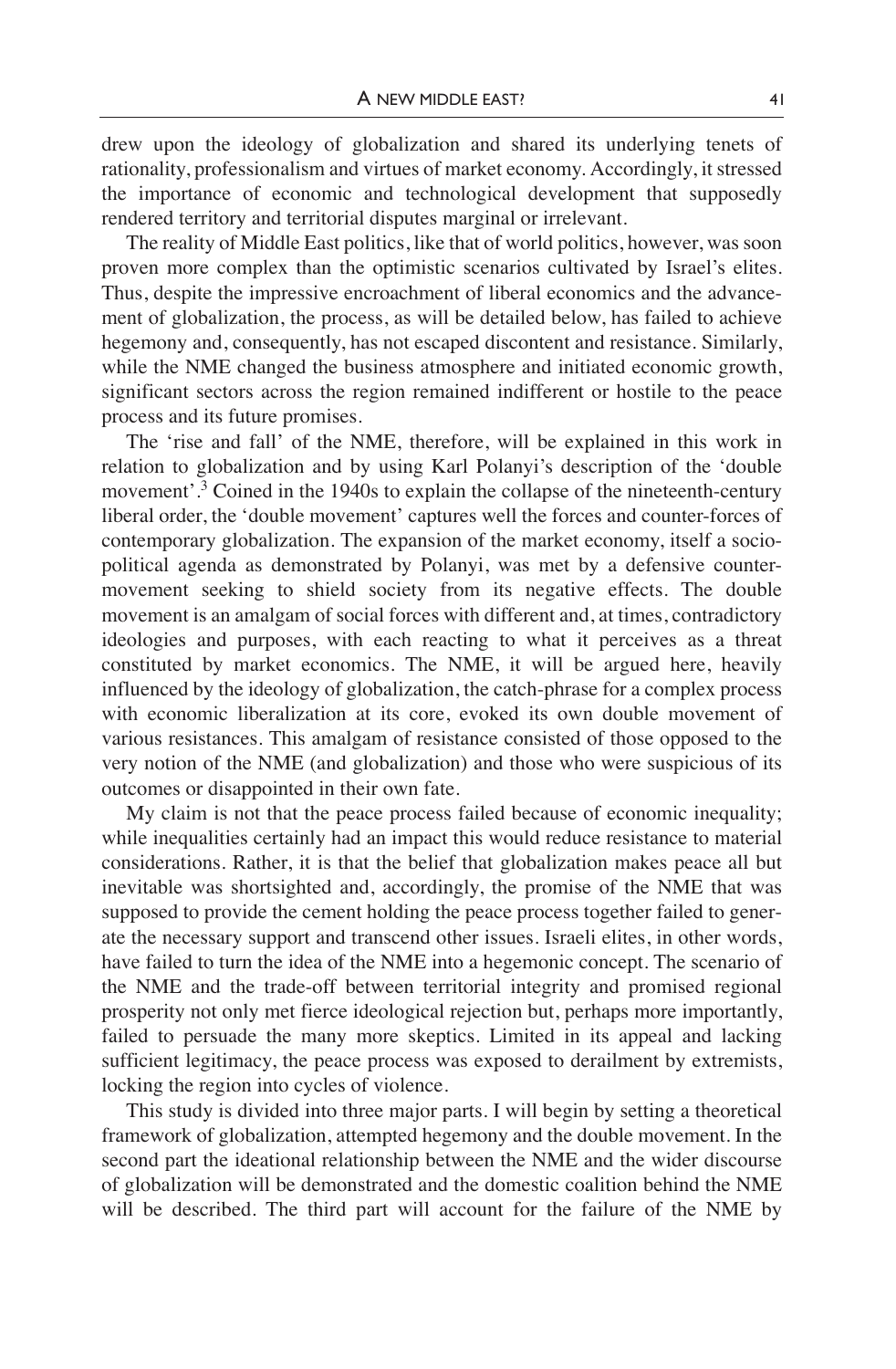delineating the sources of the double movement across the region, explaining their contribution to the derailment of the NME and thus demonstrating the failure of the hegemonic attempt.

#### Hegemony, globalization and the 'double movement'

Karl Polanyi's *The Great Transformation* provides an illuminating source for understanding the contemporary political developments and social conflicts associated with globalization. Looking back at the collapse of nineteenth-century liberalism, Polanyi identifies a historical double movement between two opposing organizing principles: 'economic liberalism, aiming at the establishment of a selfregulating market . . . [and] the principle of social protection aiming at the conservation of man and nature as well as productive organization'.4 The creation of a market society based on the 'disembedding' of markets is counteracted by society's protective measures and demands to de-commodify the social-economic order. In the context of contemporary globalization Polanyi's description of the double movement allows us to come to terms with, on the one hand, the powerful thrust of the neo-liberal order associated with globalization and, on the other hand, with the wide discontent and resistance it evokes. These conflicting tendencies, I will argue below, are central to the rise and fall of the 'New Middle East'.

Liberalism and the self-regulating market, according to Polanyi, were neither a 'natural' evolution of society nor a spontaneous phenomenon, but rather a political process advanced by interested classes using coercive power in the service of a utopian idea. The success of this class to transform the social order is based not only upon its coercive power but also on 'the breath and variety of its interests, other than its own, which it is able to serve'.5 This idea of a leadership in which the dominant group is able to convincingly present itself as representing a general interest parallels Gramsci's concept of hegemony. The hegemonic supremacy of a social group, according to Gramsci, is manifested not only in overt domination but also in more subtle ways of intellectual and moral leadership.

Hegemony describes a regime whose rule is based on a combination of coercion and consent and on the additional power that accrues to a dominant group by its ability to claim to represent the general interest. By convincingly presenting its particular interests as universal, the dominant group can win the consent of those dominated by it.<sup>6</sup> The beliefs and practices of the dominant group that are disseminated to the public through various institutions become an intractable component of common sense.7 Hegemony, therefore, does not simply 'happen' as a result of some exogenous change; rather it is the result of time, energy and resources invested by interested parties.8 Thus its study pertains to questions of how ideas and ideologies emerge, how power relates to the spread of ideas and their translation to popular consciousness, and how ideas combine with power to affect wide social transformations. Finally, the accumulation of political power does not guarantee that the dominant group will become hegemonic or that its hegemony will be sustained.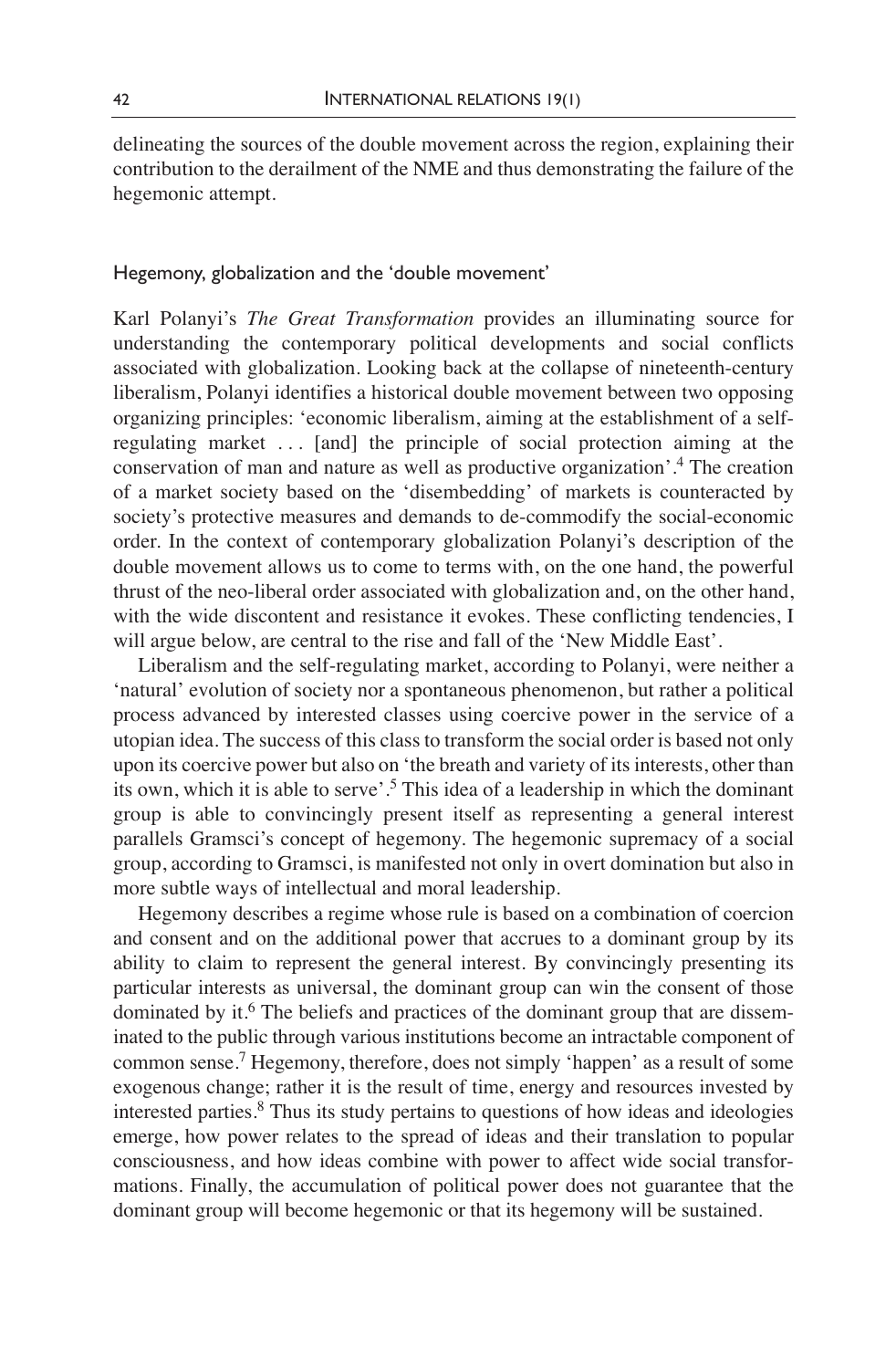Globalization, and the associated rise of neo-liberal ideology, has been described as a hegemony that overturned the former consensus over the welfare state. Accordingly, decisions among most advanced industrial states to disembed markets and to 'roll back' the state were influenced and supported by the dissemination of neo-liberal ideas that have made the market economy the optimal solution for society's problems and, consequently, legitimized policies of 'downsizing' and 'globalizing'.9 The neo-liberal descriptions of globalization celebrate the emergence of a global market and global competition. Evolutionary imagery or technological determinism is used to explain the process and its positive ramifications are highlighted: rationality, prosperity, democracy and even peace. The power of globalization, therefore, is based not only on the technological and financial changes that facilitate 'flows' across borders, but also upon an ideological support system that attempts to describe the process as both inevitable and desirable. These ideological arguments, elaborated below, have become also part and parcel of the idea of the New Middle East discussed in the following section and as such they justify a detailed description.

The positive-optimistic account of globalization can be traced to the triumph following the collapse of the USSR and the argument, best framed by Fukuyama, of 'the end of history' and the exhaustion of all viable systematic alternatives.<sup>10</sup> The spread of liberalism, with its underlying premises of democracy and economic rationality, Fukuyama argues, means more peace for the developed part of the world.11 Tongue in cheek, Thomas Friedman, the influential *New York Times* columnist, adopts the democratic peace argument of globalization, suggesting that no war has ever been waged between two countries that both have a McDonalds. As an emblem of Western capitalism, the existence of McDonalds in a country means more than hamburgers; it is about being a part of the developed globalized world. In this post-Cold War world, according to Friedman, incentives for war are diminished as the world is dominated not by superpower rivalry, but by economic rationality of businessmen.<sup>12</sup> Globalization carries with it two other related virtues: the democratization of the world and the rationalization of governments. Democratization operates on several registers that influence the transformation of nondemocratic regimes that want to join the world economy and must comply with its rules. It is not the intervention of other states but the actions of rational investors operating globally in search of profit – the so-called 'electronic herd' – who request reliable information, transparency and accountability that dictate democratization to nondemocratic regimes.

The fait accompli thesis of globalization has been famously advocated in the work of Kenichi Ohmae, a former senior partner of the global consulting firm McKinsey & Company. As early as the late 1980s, critical of his Japanese government's policies and of US–Japan trade disputes, Ohmae was already speaking out in favor of a global economy.13 His work since then describes a revolutionary transformation of world geography, away from the 'outdated vocabulary of political borders' and into a new reality in which 'traditional nation states have become unnatural, even impossible, business units in a global economy'.<sup>14</sup> Ohmae's conclu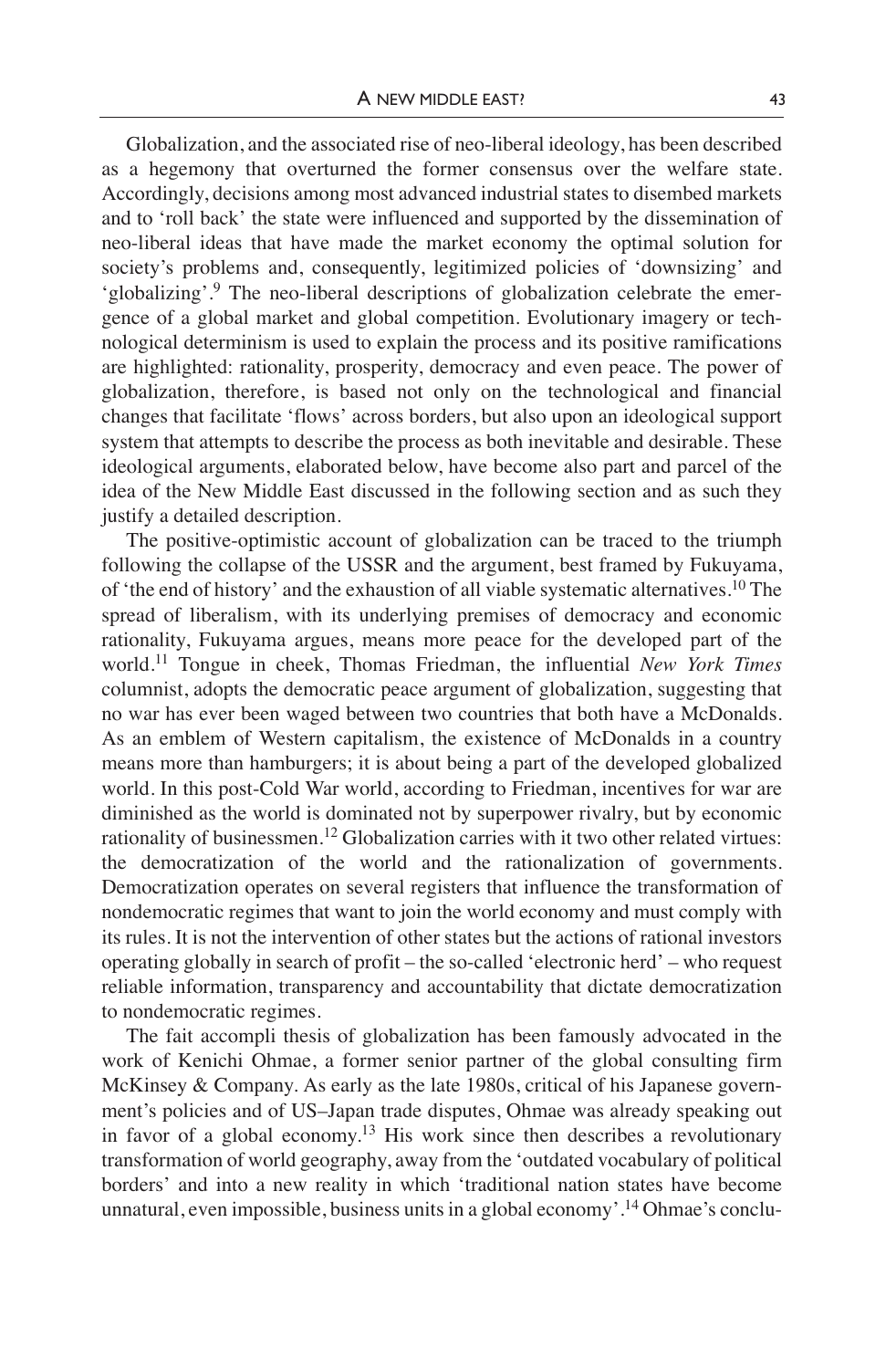sion is strikingly clear; the use of 'nation-focused' maps to make sense of economic activity is misleading: 'the old cartography no longer works. It has become no more than an illusion<sup>'15</sup>

But, while neo-liberalism is well entrenched and politically effective it falls short of the moral legitimacy that hegemony requires, $16$  and globalization, in spite of its powerful thrust, remains politically problematic and unstable.17 Simultaneous integration and disintegration can be observed in the late twentieth century's globalization that may be approaching a conjuncture in which renewed liberaleconomic structures will generate large-scale disruptions and sustained pressure for self-protection.<sup>18</sup> Unlike a solidified counter-hegemony in the Gramscian sense, with a fixed alternative agenda, the anti-globalization movement is an amalgam of reactions to globalization analogous to the double movement Polanyis identified in earlier historical periods when the liberalization of society was met by a defensive counter-movement.

This was then the usual defensive behavior of society faced with a change; it was a reaction against a dislocation which attacked the fabric of society, and which would have destroyed the very organization of production that the market had called into being.19

This counter-movement was more spontaneous than coherent and organized, and contained an amalgam of social forces with diverse and, at times, contradictory visions and goals.

The counter-movement against economic liberalism and *laissez-faire* possessed all the unmistakable characteristics of a spontaneous reaction. At innumerable disconnected points it set in without any traceable links between the interests directly affected or in any ideological conformity between them.<sup>20</sup>

The 'double movement', therefore, draws the picture of a society reacting against the dislocations caused by liberalization. While the agents of the movements towards the market economy ranged from the local and national to the global (the *haute finance*), the agents of the counter-movement were largely local and national whose aim was the protection of national and local interests.21 Thus, protective legislation, restrictive associations and other instruments of intervention were used against what was perceived as the deleterious action of the market: first and foremost, social disintegration.

Not economic exploitation, as often assumed, but the disintegration of the cultural environment of the victim is then the cause of the degeneration. The economic process may naturally supply the vehicle of the destruction, and almost invariably economic inferiority will make the weaker yield, but the immediate cause of his undoing is not for that reason economic; it lies in the lethal injury to the institution in which his social existence is embodied.<sup>22</sup>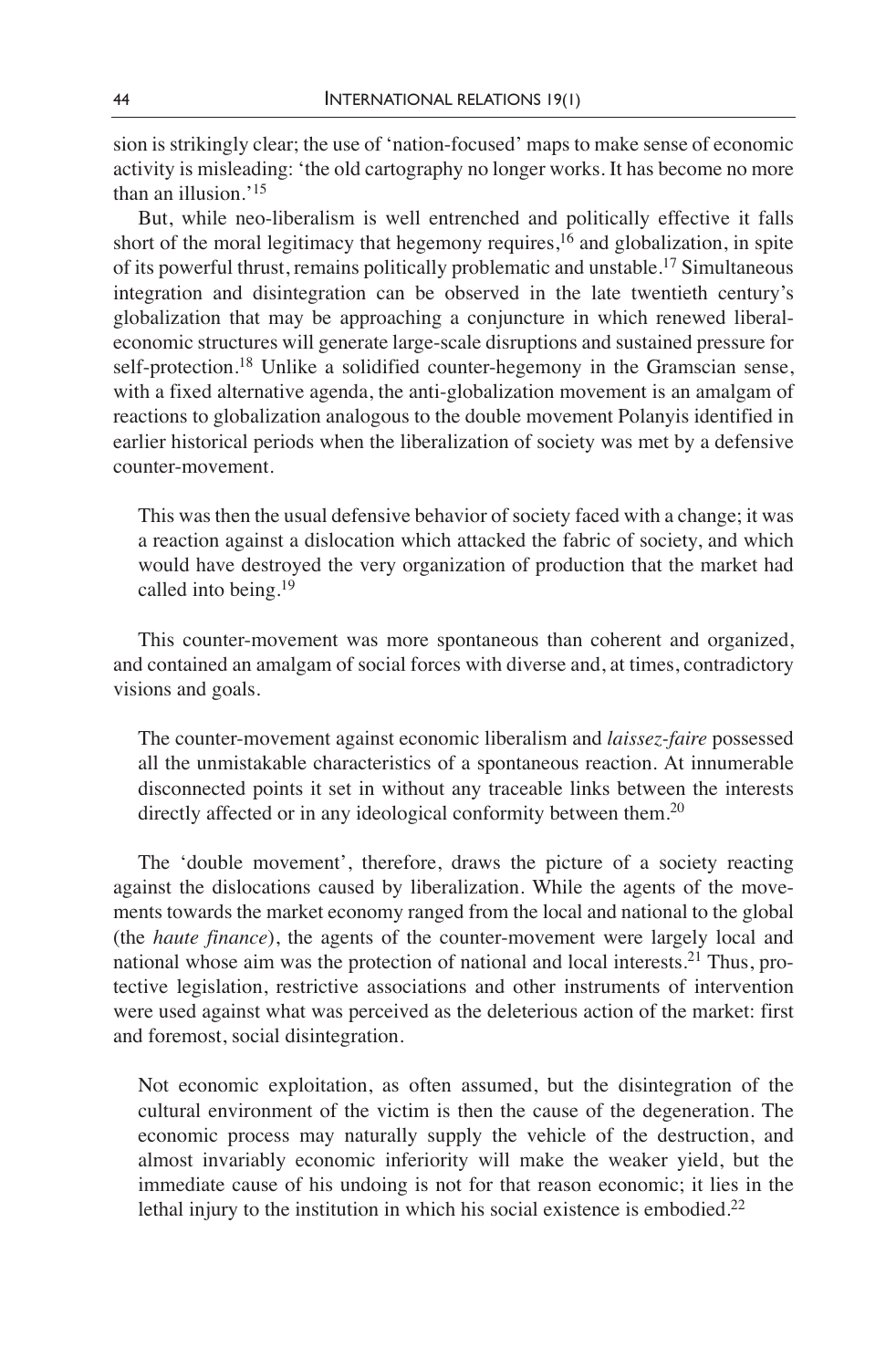This description parallels developments within the contemporary period of globalization in which a double movement can be observed between the globalizing tendencies pushed forward by business and finance, described above, and an amalgam of a counter-movement that has both global and local manifestations. Globalization exposes a deep fault line between groups who have the skills and mobility to flourish in global markets and those who do not have these advantages, as the general tendency toward growing inequality in most of the OECD countries attests.<sup>23</sup> Workers, especially low-skilled workers, have to pay a larger cost in work conditions and benefits and incur greater instability in earnings and hours worked as their bargaining power erodes.<sup>24</sup> But insecurity is not the sole property of the lower classes, as even some of the middle class feels they are losing ground.

Counter-hegemonic visions and actions are diverse, at times contradictory, and are held by groups with different purposes, ideologies and methods, alluding to the differential effects of globalization itself. Some have recognized class differences and upheld democracy – understood in terms of communal self-determination – as a value to be defended against globalization. Others, coming from a right-wing perspective, resort to scapegoating and conspiracy narratives to defend the nation supposedly at stake. The rise of ethnic and class tensions, a reassertion of territoriality, growing xenophobic nationalism and demands for protection that occurs in the heart of Europe and the US are all related to globalization.<sup>25</sup> The liberalization and de-territorialization associated with globalization, therefore, is met by a counter-movement seeking to redraw boundaries.

This denationalization, which to a large extent materializes in global cities, has become legitimate for capital and has indeed been imbued with positive value by many government elites and their economic advisers. It is the opposite when it comes to people, as is perhaps most sharply illustrated in the rise of antiimmigrant feelings and the renationalization of politics.<sup>26</sup>

The resistance to globalization has wider political ramifications than Polanyi's double movement suggests, as it promotes not only decommodification for social protection, but also reterritorialization and renationalization driven by those who fear globalization's social consequences. The double movement of globalization is the framework in which the idea of the New Middle East developed, but also the context for its rising opposition. As such it allows coming to terms with both the rise and the decline of the New Middle East.

## The New Middle East

Israel will be a high-tech locomotive that will pull Jordan and the Palestinians along with it. Already Siemens has linked up its Israeli factory, Siemens Data Communication near Haifa, and a Siemens team of Palestinian engineers in the West Bank town of Ramallah, with Siemens headquarters back in Germany. It's just the beginning. $27$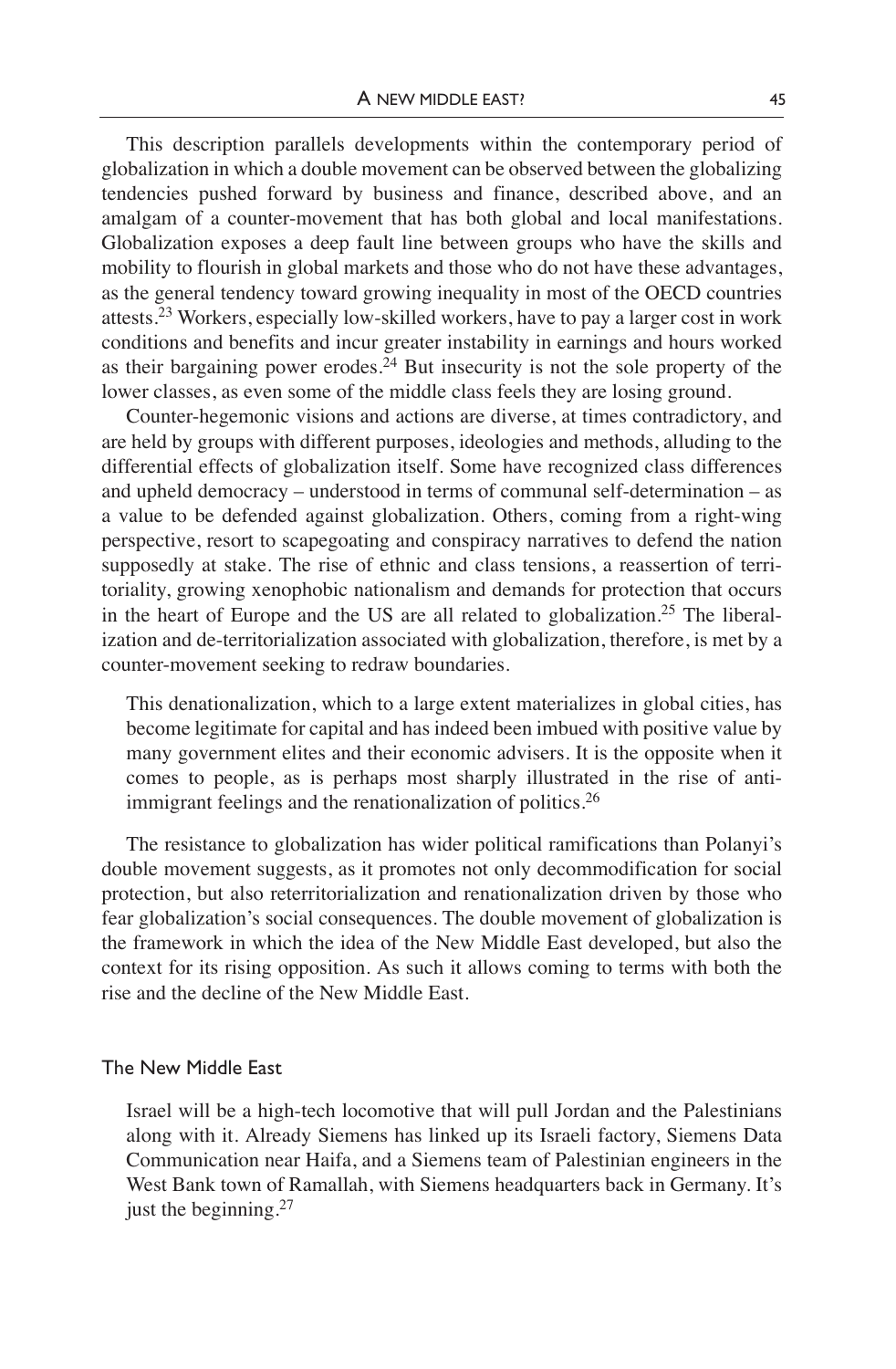Thomas Friedman's optimistic scenario, quoted above, was one of many emanating from both within and outside Israel in the period following the Oslo Accords, when the New Middle East seemed a reality. Written shortly before the signing of the Accords, Peres sought to produce a blueprint for what he perceived as the dawning of a new age. The book offered new ideas for security cooperation, regional economic projects, water supply, agriculture and the refugee problem. Overall, economic progress was the key for resolving all troubling issues. When writing the book, with Arie Naor, the peace process seemed nowhere in sight as neither the direct negotiations in Washington between Israelis and Palestinians nor the secretive back channel in negotiations in Oslo seemed to be advancing. But what started as an 'intellectual exercise' or a utopian vision became part of the political discourse when the Oslo Accords preceded its publication. Peres' blueprint was quickly embraced, even if with a grain of cynicism, by the liberal press, the business class and the liberal elite.

The *NME* sought to propose a new direction for Israel and the region by taking advantage of wider global developments. 'We cannot allow the past to shape immutable concepts that negate our ability to build new roads',<sup>28</sup> argued Peres in the book, presenting the process of globalization as creating a potential escape route from a conflict termed intractable. The roots of the NME, as Keren demonstrates, can be found in Peres' tenure during the 1950s at the Ministry of Defense as the Director-General, and later as Deputy Minister. Peres formed a close working relationship with the professionals who, often critical of the centrality of government, could identify with his call for a modern technological Israel.<sup>29</sup> In the 1980s, when Peres became Prime Minister in a national unity government, his alliance with professionals deepened in his fight against 'populist trends': hyperinflation, the war in Lebanon, right-wing rhetoric and political stalemate.

It was a short way for Peres, who was engaged throughout his political career when holding office with a 'knowledge-power nexus' seeking to 'rationalize' Israeli society, to apply the same rationale for the resolution of the conflict. Already in 1978, in an article published in *International Security* Peres argued that Israel must opt for 'unusual solutions' and take 'unpaved roads' towards peace. Economic cooperation, he suggested, could create an infrastructure for peace.30 This 'professional' approach, argues Keren, based on rationality underlies the logic of the Oslo Accords, where professionals devised pragmatic solutions for a complex conflict.<sup>31</sup> The Peres approach to the conflict, however, did not represent professionals in the narrow sense of the word but, as will be discussed below, a wider stratum of Israeli elite who shared his vision of a rational, liberal society at peace with its neighbors.

In the 1990s globalization and the liberal project described above provided Peres in the 1990's with a powerful rationale for peace that converged with business and professional perceptions developed earlier. Economic cooperation, according to this plan, would be followed by increasing, ongoing political understanding until stability was achieved. $32$  As in the liberal accounts of globalization described above, the economy was to take precedence over the political process, changing political preferences and antagonistic identities. The *NME* shares with the liberal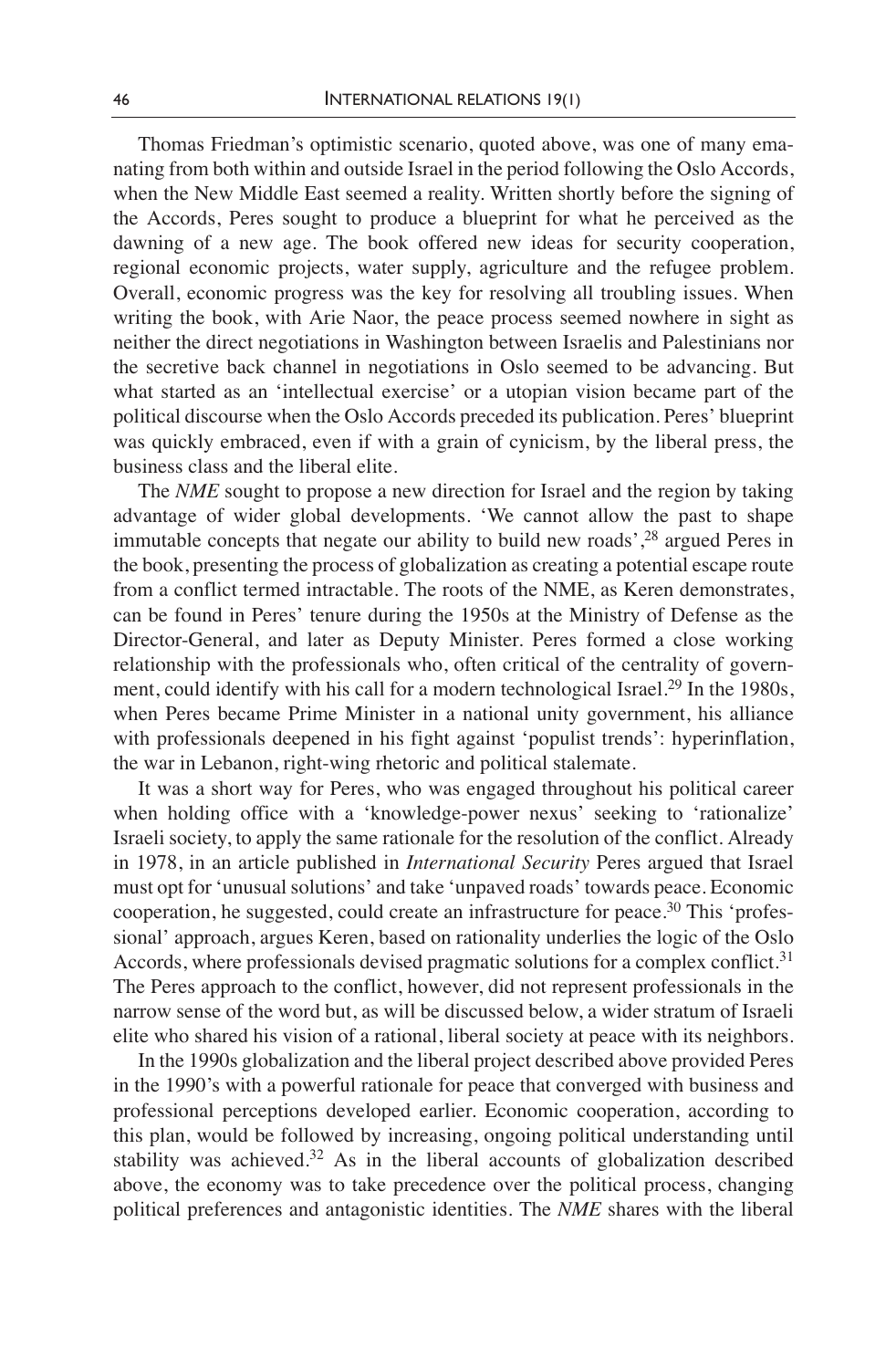accounts of globalization not only their optimism, but also the faith in market economics as forces of rationality and progress and their basic understanding of a new world order.

In the past, national relations were contingent on quantitative factors: size of an area, natural resources, population density, locations. Countries competed to own or control these resources . . . Toward the end of the twentieth century, relations began to take on a new, qualitative dimension. There was increasing significance in scientific progress, rapid communication, methods of data collection, higher education, artificial intelligence, high technology, and fostering a peaceful environment that creates wealth and goodwill. These are the elements of contemporary power. The scale has tipped in the direction of economics rather than military might. Armies might conquer physical entities, but they cannot conquer qualitative ones. At this stage of the game objects that may be subjected to a military takeover are no longer of value. $33$ 

This point was reiterated even seven years later:

The basic change the world has experienced is the evolution from an economy of land to an economy of brains . . . Once a nation turns its focus on land to a focus on brains, borders are irrelevant. Brains do not have borders, nor do they recognize borders. Actually, governments are becoming irrelevant to modern societies. They are too small to control the big issues. The world economy runs without governments . . . multinational companies have become more important than governments. Markets have become more important than countries.<sup>34</sup>

In the Middle East, as elsewhere across the globe, according to the *NME*, borders have lost much of their significance even for the purpose of national defense that now requires wide-ranging regional arrangements. 'What significance do physical barriers – mountains, rivers, deserts – have when missiles can fly over or around them toward their predetermined targets.'35 The continuous adherence to borders and territoriality impedes the ability of the Middle East to integrate globally, holds back economic development and, as a result, neither pacification nor democratization can happen.

Thus, economic and social development are the criteria for successful democratization of the Middle East . . . But for the democratic process to take hold, we must first overcome poverty and ignorance – the cradle of fundamentalism. The movement against modernization arises from the gap between the ethos of and economic expectations from the West, and reality. This gap is manifested in a low per capita income and GNP, hampered upward mobility, high unemployment rate, overpopulation, and limited production.<sup>36</sup>

Facing the common enemy of communism European states were able to transcend ancient hatreds and form the EU. Similarly, argues Peres, the states of the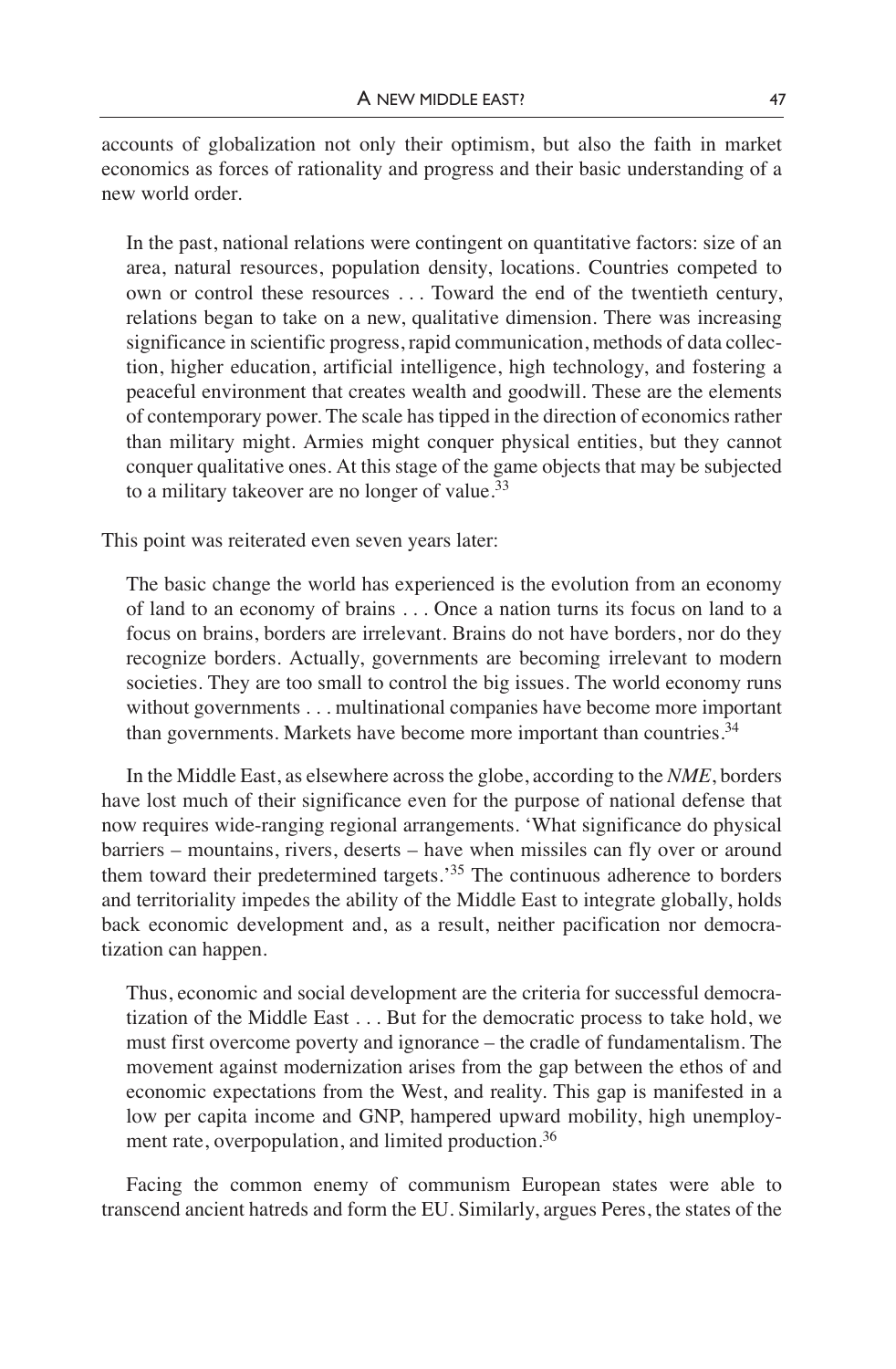Middle East face a common enemy – poverty – that calls for cooperation and common action. Yet, poverty and the conflict feed off each other and entrap the region in backwardness.

The tremendous arms budget swallows any profits ... the tremendous investment in weaponry and the concentration of knowledge and talent in the area of security come at the expense of social considerations and lead to poverty and distress, which in turn give rise to fanaticism, fundamentalism, and false messianism. The solution to breaking this vicious cycle is clear: crush the barriers of hatred<sup>37</sup>

If war is the source of regional distress, the one and only solution is peace. In addition to the direct economic advantages of peace, a wide spectrum of fantastic opportunities will open up, with backing from local and foreign sources as well as government and international aid.38

The Middle East therefore is trapped in a web of poverty, backwardness, hatred and authoritarianism, whereas peace is the way out of the trap and economic rationality can create the incentives for peace. The barriers of hatred can be crushed by the rational world of business, creating a common interest overriding the conflict, and, by the realization of all parties to the conflict of the stakes involved, an obvious choice between the 'hatred of the Balkans' and 'the road paved by Western Europe.'<sup>39</sup> As regional common markets, reflecting the 'new Zeitgeist', form across the world, it is both inevitable and desirable that the Middle East should follow that course.

With the establishment of these new world trade organizations, can the Middle East afford to remain on the sidelines? The transition from an economy of strife to an economy of peace has set the stage for the Middle East. We have a real interest in using the peace opportunities at hand to raise the standard of living for our region, our countries, and our citizens.40

The Middle East will not always import unemployment and export hunger. A regional organization is inevitable here as well, where Western civilization began. The regional organization now dictates world policy in which the market is more important than the individual countries, speed is more important than quantity, and a competitive atmosphere is more important than old borders.<sup>41</sup>

The underlying premises of the *NME*, namely the ability of economics to change the zero-sum nature of politics, largely due to the declining significance of territory, are unmistakably influenced by popular accounts of globalization. The *NME* was an answer to the challenges of globalization and the new opportunities it presented for the region. Common regional problems – desertification, water shortage and poverty – and the promise of global integration, according to the *NME*, created new incentives for cooperation and changed priorities. Based on business rationality, a gradual three-tiered pyramid program of cooperation was outlined including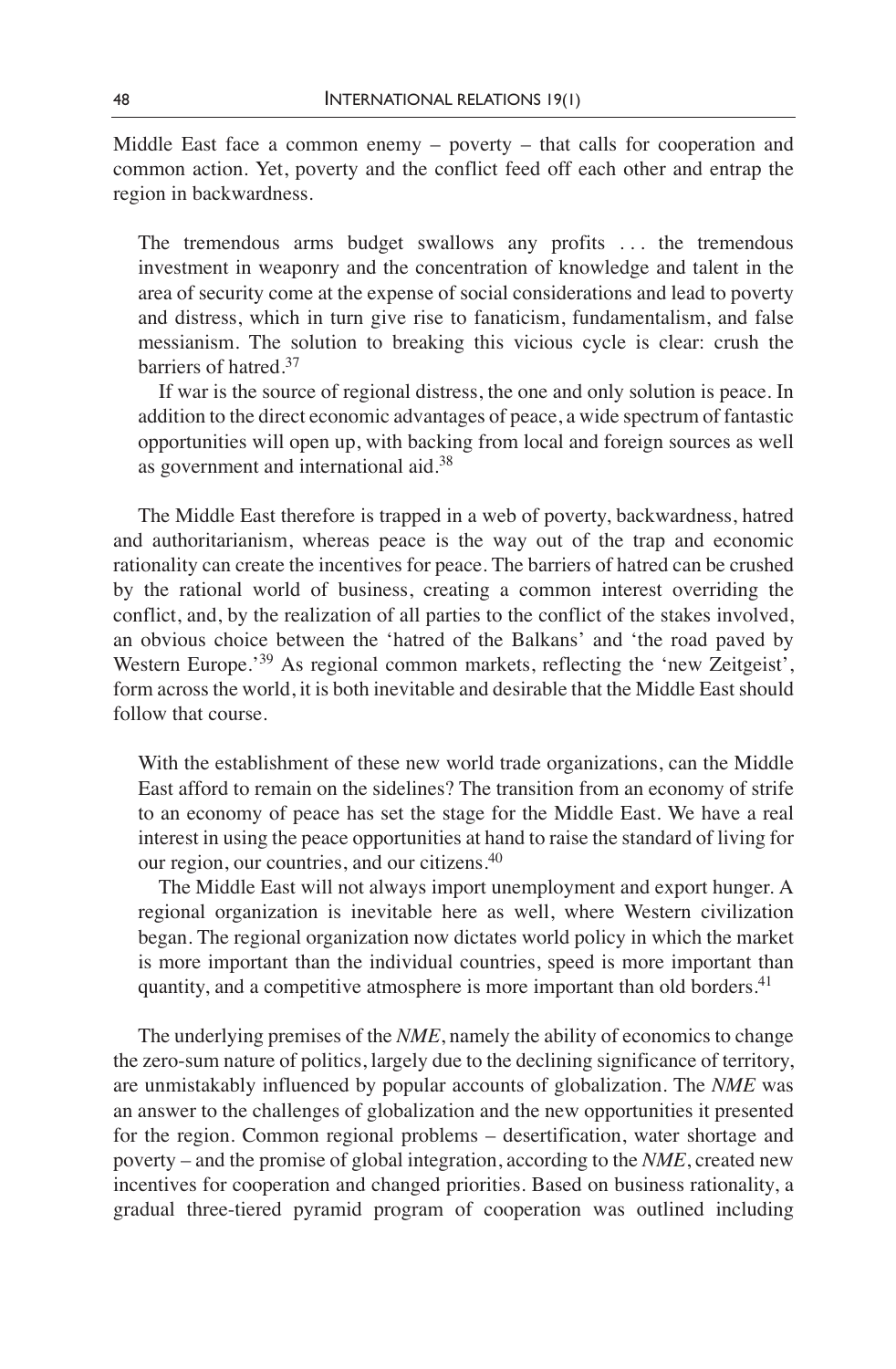binational or multinational projects, international consortiums that will carry out projects involving large-capital investments, and a regional community policy with the development of regional institutions.<sup>42</sup> This framework of cooperation would create a virtuous cycle based on common interests, in which economic development and advancement in the peace process would cross-fertilize.<sup>43</sup>

## The making of a New Middle East

Peres' ideas were shared by Israel's liberal elites whose desire to 'normalize' Israel was translated into a three-part agenda that included economic and political liberalization, termination of the conflict and global integration. While the Israeli economy had been on a rapid liberalization path since the mid-1980s (with the great help of Peres' short tenure as Prime Minister), the continuation of the conflict was perceived as impeding the economic progress and keeping Israel away from the orbit of globalization. Frustrated with the Likud government's policies, Israeli businessmen developed high expectations from the Labor Party led by Yitzhak Rabin. Two days before the elections of 1992, when the polls indicated that the Labor Party led by Rabin would win, an improved business mood was reflected in the stock prices, which climbed by 3.5 percent, and after the election results confirmed these expectations they climbed by another 7 percent. 'Whereas in the ballot box investors vary in their political views', explained one economic analyst, 'in the stock market there was largely a consensus. For most investors the return of the left (the Labor Party) means higher chances for conflict resolution.'44

The newly elected Prime Minister Rabin did not entirely share Peres' enthusiasm towards the NME and was generally more reluctant towards the peace process. But, having a close relationship with the business elite, Rabin was sensitive to business expectations and was voted for in the belief that he would lead Israel in a new direction. The economic developments that followed the signing of the Oslo Accords had not only made the NME seem possible but also had created an opportunity for the business elite and the Labor political elite to promote an agenda of economic development and conflict resolution. The stock market reflected the explosion of business optimism due to what one paper described as 'investors betting on peace', reaching an unprecedented peak, breaking all records, three days after the signing.45 The daily newspaper *Ha'aretz* argued that the stock exchange was an indicator of the upcoming economic boom and that the peace accords were one of the best things that had ever happened to the Israeli economy.46 Foreign companies that had previously avoided business in Israel now entered the Israeli market. The list included major American retail chains – Pepsi Cola, McDonalds, Burger King, Tower Records, Office Depot and Ace Hardware – European companies – Heineken, Amstel and Daimler Benz – and East Asian companies – Hyundai and Acer.

The negotiations in Oslo were kept secret from Israeli businessmen but they were quick to align their support. Dan Gillerman, President of the Federation of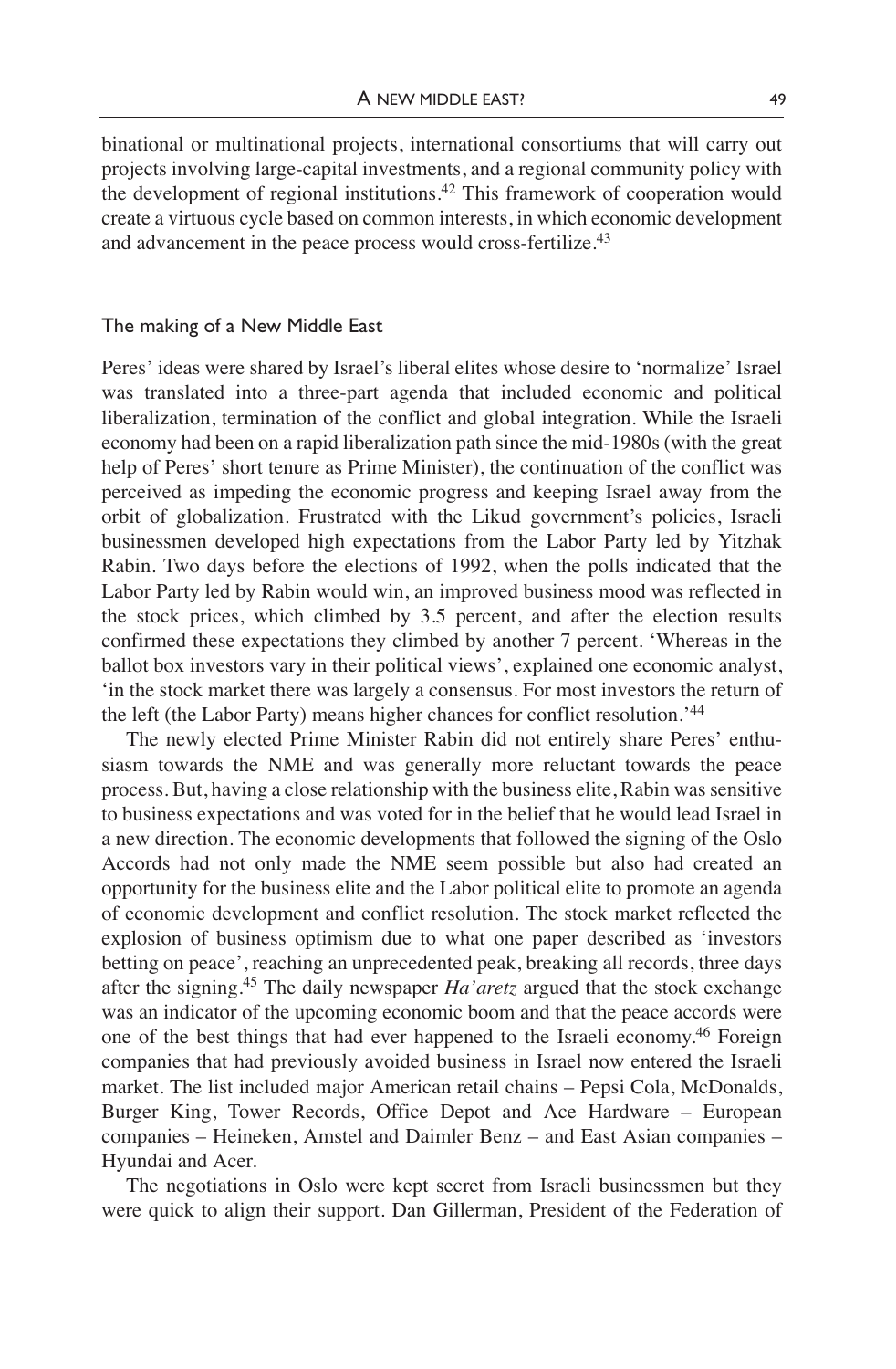Israeli Chambers of Commerce, highlighted the economic benefits that peace would bring to Israel and the region and suggested projects and institutions that would encourage cooperation, be the catalyst of peace and transform the region.

Israel could become just another state . . . or, it could become the strategic, logistic and marketing center of the whole region like a Middle Eastern Singapore or Hong Kong where multinational companies base their head offices . . . we are talking about an utterly different economy . . . Israel must act and fast to adjust or this once in a lifetime economic opportunity will be missed only for us to say: ''we could have'.47

Similarly, the Manufacturers Association declared that Israel was now working with a 'new paradigm' within which 'Old enemies have become new friends; opportunities beckon from across our borders.' Israel, its brochure declared, is 'the dynamo of the Middle East' and a logical point of entry into the region.<sup>48</sup>

The economic atmosphere in the months that followed the signing of the accords highlighted the linkage between globalization, peace and economic growth and encouraged cooperation between the business community and the Labor government to promote a common agenda. The Israeli government attempted to use the momentum created by the signing of the agreements to garner support for the process and government officials stressed the potential prosperity. Statements made by the government were backed by businessmen's optimistic scenarios that received high-profile media coverage and by new business ventures that were to take advantage of regional developments. The closer it got to the agreement, the more enthusiastic the newspaper headlines became. 'In the air, the land and the sea  $-$  Israel is on the map', exclaimed a major daily.<sup>49</sup> The papers were drawing a new map of the world, with countries such as Tunisia, Malaysia, Cambodia and Oman opening up to Israel, and projected potential economic and political gains that Israel would experience.

Koor, one of Israel's largest conglomerates, revealed a day before the ceremony in Washington an ambitious peace project secretly launched one year earlier. The project titled 'Salaam 2000' was a \$100 million investment firm in which Koor had joined forces with a Spanish bank (Banesto), a large Moroccan private concern (ONA) and a group of Palestinians. Gaon, Koor's CEO, explained that the company had reached the conclusion that the war industry had run its course and peace, therefore, was a better investment.<sup>50</sup> Further support was received by international business statements that shared the government's perception of Israel becoming a regional center. The president of Taiwan-based Acer decided to begin manufacturing in Israel and explained the regional logic behind the company's decision: 'When the peace process advances, we will upgrade our Israeli assembly plant to become the distribution center for neighboring states.'

The close 'working relationship' between the government and the business community was established early on when, right after the signing of the Declaration of Principles (DOP) in Washington, the Prime Minister's plane with a delegation of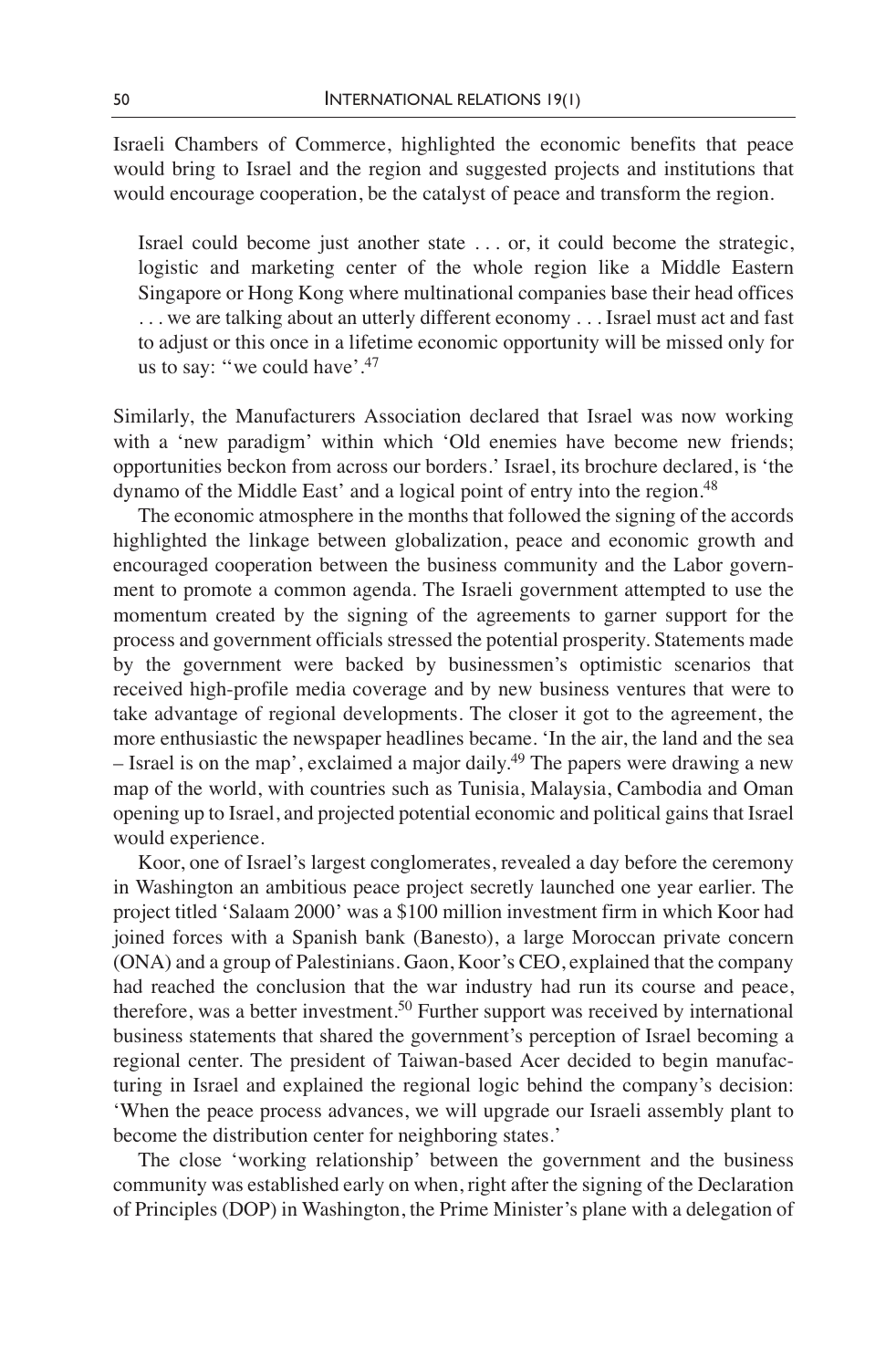senior Israeli entrepreneurs headed for Morocco to discuss joint investments. In the following months businessmen accompanied several visits of governmental officials in the region and beyond making the connection between the political and the economic developments explicit. The government, explained one businessman, conveyed a simple message to the business community: 'we (the government) are making the breakthrough in the peace process, and you (the business community) have to consolidate it'.<sup>51</sup> The steps taken towards peace by the government created new opportunities for businessmen who, by exploiting them, were creating 'peace dividends' that were serving a dual purpose: consolidating the new relations between Israel and the Arab world and bolstering the Israeli public's support for peace.

But while the business community was highly supportive, as were other affluent sectors of society, others within Israel and across the region were yet to be convinced of the NME's benefits. It was soon revealed that the peace process and the NME suffered from a shortage of legitimacy, not only in the Arab world, but also within Israel. Yossi Beilin, then Deputy Minister of Foreign Affairs, recalls little euphoria even at the peak of the process when opinion polls in Israel showed a slight advantage to the opposition.<sup>52</sup> The biggest mistake, he reflected in retrospect, was the belief that peace would speak for itself and support would be forthcoming.

We thought that people would automatically make the connection between the diplomatic process and the end of the Arab boycott, the enormous growth of investment in Israel, the drastic decline in unemployment, the quick rise of living standards, the end of the threat of war, the rise in tourism, and the transformation of Israel from an ostracized state to a welcome and important partner.<sup>53</sup>

What was missing from the peace process, as several of those involved were aware, was 'cognitive legitimacy' at the grass-roots level: a real culture of change which takes place as populations are prepared to think in terms of peace rather than conflict.<sup>54</sup> This lack was not only the result of extremist terrorist action, but also a testimony of the incomplete hegemony of globalization and the counter-movement discussed above. The elites, and especially the powerful business class promoted the NME and were able to capitalize on its development, but other sectors across the region shifted between indifference and hostility. While the NME was far from being entrenched, it was associated with prior developments of liberalization that marked the rift between the elites and the rest of society, and associated peace with the former's agenda. Thus, against the attempted hegemony of the NME, the motivations, perceptions and actions of various groups formed an amalgam of a double movement that undermined the NME and derailed the peace process. On the one hand, groups opposed to the very ideas of the NME, globalization and compromise led this double movement in violent actions. But, on the other hand, it was the milder but wider resistance of groups who failed to be enchanted by the vision of the NME, and discarded its promise to be universally beneficial, and who refused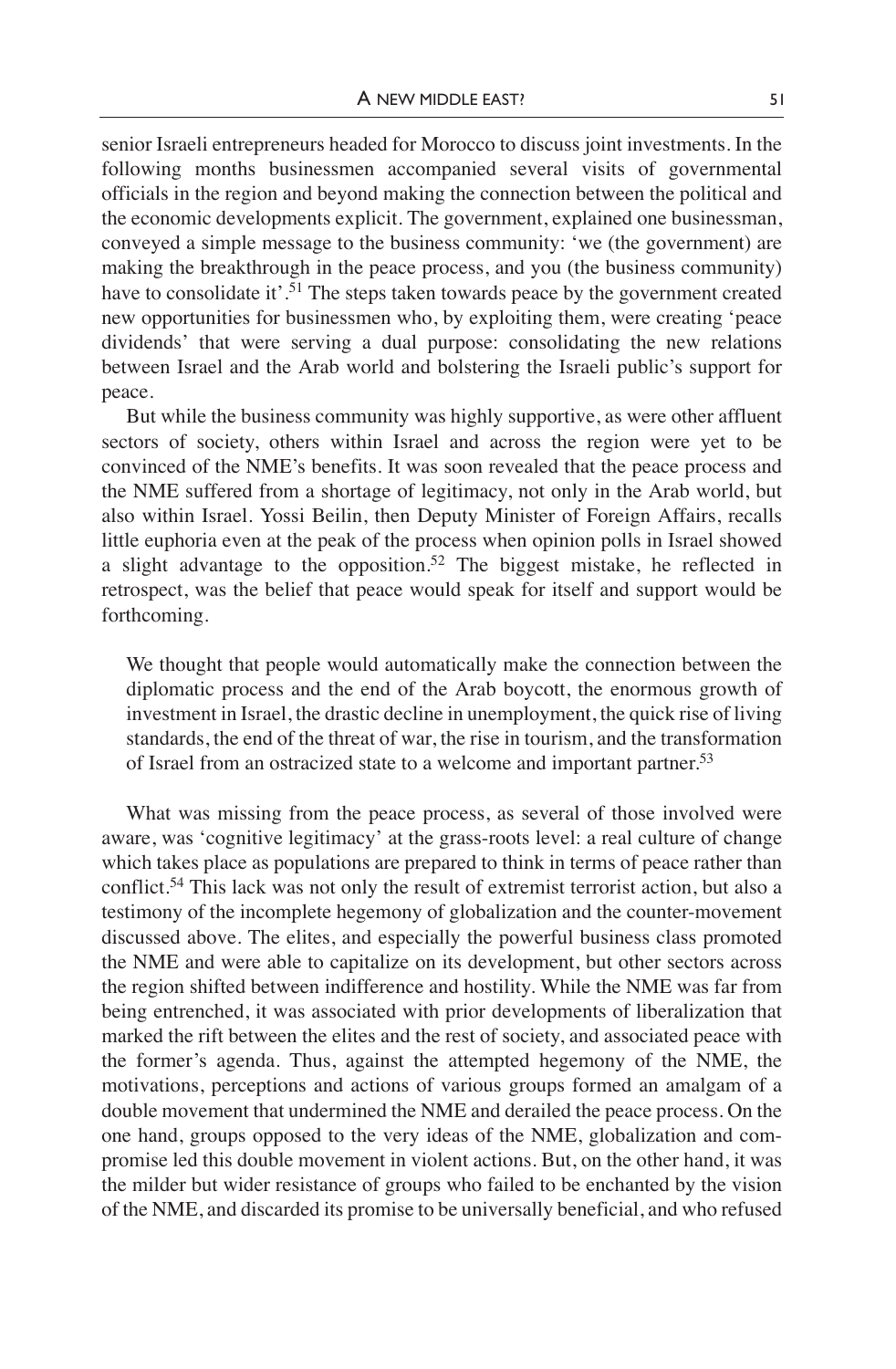to cooperate or provide the necessary legitimacy for the process to the point that eventually undermined it. Some of the major components of this movement, their sources of distrust and resentment – in the region, among Palestinians and within Israel – and their reaction to the NME will be described in the following sections.

## Regional cooperation – support and resistance

The *NME* outlined regional cooperation based on mutual interest, following successful regions across the globe. Three interrelated problems, however, proved to be a high hurdle for significant regional cooperation: the wide gaps between national economies in the region, lack of trust, and difficulties in promoting cooperation beyond the elites. While the Israeli economy was close to Western standards in terms of technological development, consumerism, exports and GDP, Arab countries lagged far behind. The total exports of all Arab countries in 1993 equaled approximately \$130 billion per year, less than Italy or France, and their imports were mainly cheap consumption products or arms. Israel's exports, on the other hand, were largely expensive products and arms, none of which were expected to reach the Arab countries.55 Israel had several incentives to pursue regional cooperation, not all of them economic. First, economic cooperation was perceived as a part of any peace plan, being a major component of the so-called 'normalization' of Arab–Israeli relations. Second, the stabilization of the region and the creation of economic networks were perceived as a springboard for globalization, making the region, and Israel in particular, attractive to foreign investment. And, third, the region did offer new (even if limited) markets and a pool of cheap labor.

Arab states, for their part, were conscious of Israel's economic superiority and suspicious of its intentions, fearing an economic takeover and arguing that Israel had more to gain from cooperation.<sup>56</sup> Moreover, there were demands to hold back cooperation with Israel until the peace process, particularly regarding the Palestinians, was complete. Despite the obstacles, economic cooperation in multilateral settings took place, with some significant results. However, while Arab business elites came to conclusions similar to those of their Israeli counterparts, namely that the region as a whole could attract foreign investment to the benefit of all states, and were ready to cooperate with Israelis, policymakers, the press and the public remained reluctant. The *Saudi Gazette*, quoting Arab economists and bankers who met at a conference in Beirut, argued that Israel, with its advanced industry and commerce, would make use the peace process to take control of the Arab economies.<sup>57</sup> The NME was perceived to have been arranged by Israel and structured such that all political and economic roads would run through Tel Aviv and Haifa.58 The regional initiatives made even Egypt, a country that had had a peace treaty with Israel for over 15 years, uncomfortable. 'What is a new Middle East?' asked Egyptian President Mubarak. 'If it is peace and cooperation that's OK. But people say Israel wants to be the strongest state in the region and control the economy. Talk like this makes all the countries in the region afraid.<sup>59</sup>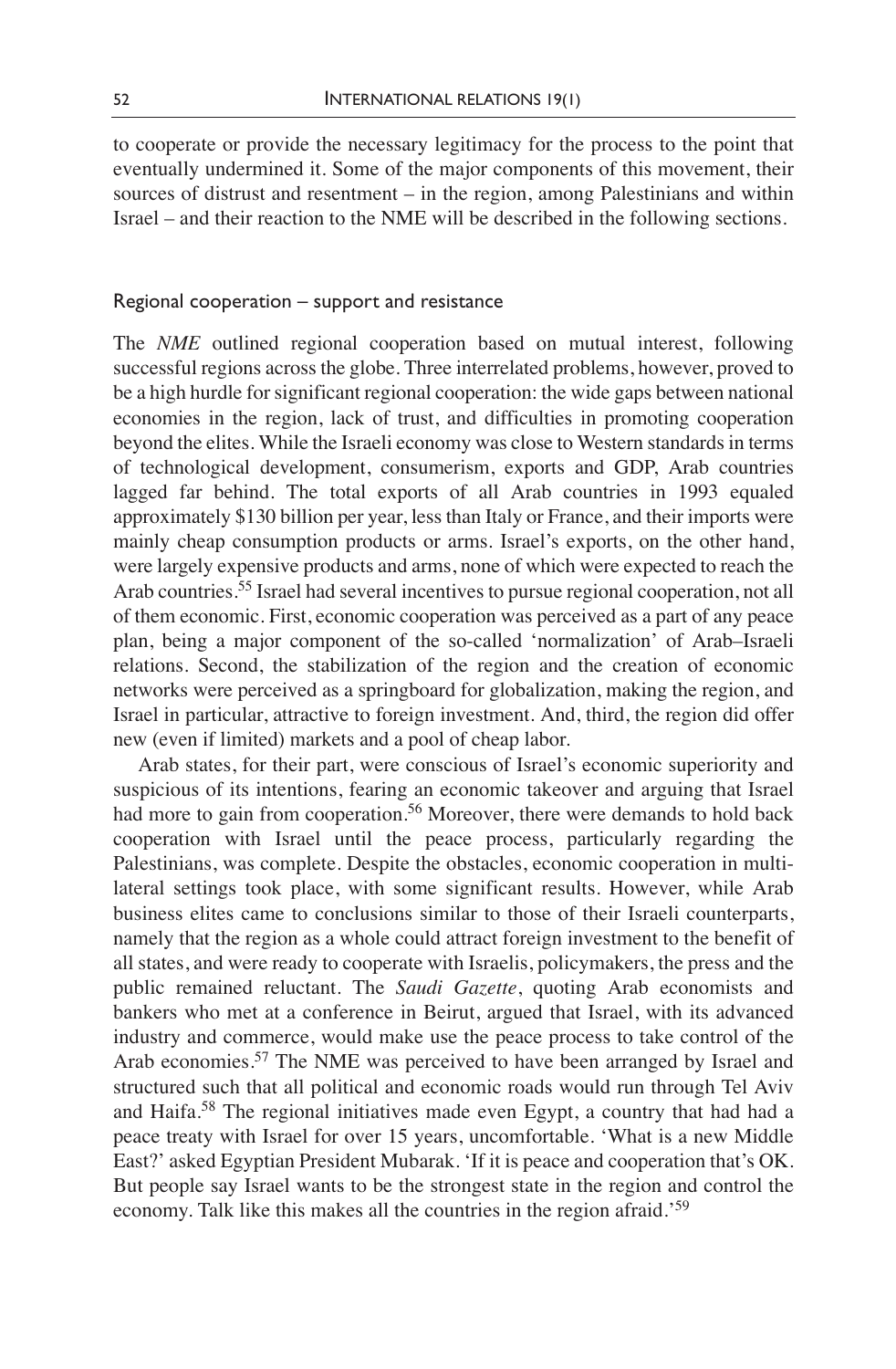The Casablanca business summit in November 1994 revealed the different perceptions in Israel and the Arab world regarding the future of the region. The summit, attempting to create a regional version of the distinguished Davos forum, supposedly released the forces of economic change in the region – the initiation of reforms in Arab economies, the rise of new educated economic elites, cooperation between Israeli and Palestinian businessmen, and the decision to establish a regional development bank.<sup>60</sup> US Secretary of State, Warren Christopher, addressing the summit, in the spirit of the NME urged all countries to pursue peace and market economics.

If the forces of peace prevail and if governments here adopt free market reforms, the Middle East and North Africa will enjoy an era of economic growth that exceeds anything they have seen in this century. There is no reason why the economic miracles that are transforming parts of Asia, Eastern Europe, and Latin America cannot transform this region. I can foresee a day when the 300 million people of the Middle East and North Africa, so long held by strife and hatred, can finally join the mainstream of international commerce.<sup>61</sup>

While many of the ideas and initiatives that were raised in Casablanca never materialized, the major problem of the summit was the reaction across the Arab world. The overbearing presence and determination of Israeli businessmen, accompanied by no less then eight government ministers, confirmed many of the Arabs' fears. In the follow-up summit in Amman a year later, the Foreign Office advised Israeli businessmen to learn the lessons of Casablanca and tone down their message. Accordingly, a smaller delegation was sent which proposed joint projects with Arab states instead of Israeli initiatives.<sup>62</sup> While Casablanca was a breakthrough in terms of the meeting between Israeli and Arab businessmen and the final declaration that laid out a blueprint for future economic cooperation, formidable opposition to normalization with Israel continued.63

Bilateral economic relations have not fared much better, even in the case of Jordan, a country that signed a formal peace agreement with Israel in 1995. Economic cooperation was mainly the transfer of Israel textile plants, seeking cheaper labor, to Jordan. Arab economists were critical of the relations, describing them as exploitation.

The Israeli approach to business dealing with Jordan indicates that Israel wants to exploit the peace treaty in a manner that Jordanian businessmen believe will not best serve their interests. That in return, has consolidated deeply rooted suspicions about Israel and its willingness to be a partner in the joint, and regional, development process.64

The fact that most Israeli–Jordanian joint ventures involved subcontracting by Israeli manufacturers to Jordanians, enjoying the advantage of Jordan's cheap labor, contributed to the worries of an Israeli economic takeover. Other Israeli ventures in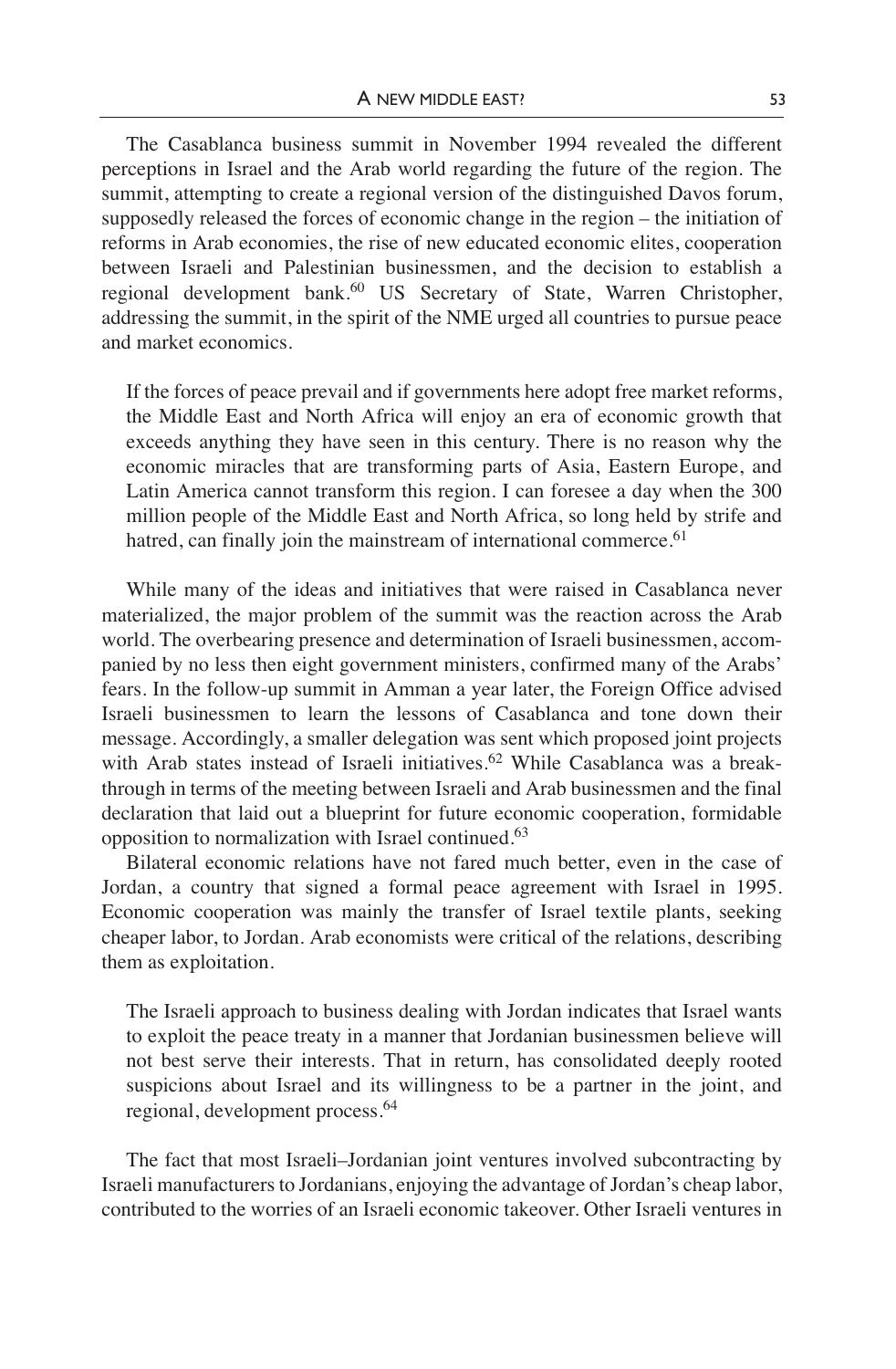Jordan, designated as a 'launch pad' for infiltrating other Arab markets that remained closed, added little to Jordanian confidence.65 Aside from the fear of Israeli takeover, there was also some disappointment and unfulfilled expectations as peace, for most people, had not changed everyday life. As one Jordanian observer noted: 'People thought the peace process meant a new house, a new car, a better living standard. But now they see only that their lives are the same and in many cases worse.'66

## The Palestinians

The Oslo Accords raised high hopes among Palestinians for improvements in their political status and quality of life. In a survey among Palestinians in September 1993 approximately 65 percent supported the agreement.<sup>67</sup> Opposition to the agreement emanated from radical Islamic groups, as well as from secular activists, who perceived the agreement as a 'sell-out' and were skeptical regarding any benefits it would yield. Edward Said, a distinguished Palestinian intellectual living in the US, was among the harshest critics of the agreement describing it as 'Arab capitulation'.

Israel has achieved all of its tactical and strategic objectives at the expense of nearly every proclaimed principle of Arab and Palestinian nationalism and struggle. Thus Israel has gained recognition, legitimacy, acceptance from the Arabs, without in effect conceding sovereignty over Arab land, included annexed East Jerusalem, captured illegally by war.68

The Oslo Accords remained vague on questions of borders, refugees, the status of the settlements, Jerusalem and other thorny issues, which were all left for the final status negotiations three to five years down the road. This vagueness is described by Keren as escapism and, conversely, by Edward Said as an intentional neglect in which Israel received everything in return for almost nothing.<sup>69</sup> But, following the logic of the NME as outlined above, there is another explanation. In a globalizing world, where economics override politics and borders are rendered insignificant, these thorny issues might simply lose their edge. Differently put, providing both parties act in 'good faith', the NME could materialize and create new incentives for both sides to compromise. The opposition to the agreement, it was acknowledged, was not economic but national and religious. Yet an overall improvement in quality of life, it was thought, could minimize the power of antiagreement forces and empower the so-called pragmatic or moderate factions.

In 1993 the Palestinian economy was a shambles. Heavily dependent upon Israel, it was paying a grave economic price for the uprising of the 1980s (the Intifada) in terms of decline of productivity, trade with Israel and employment in Israel. Additionally, Palestinian support of Iraq during the first Gulf War resulted in the termination of aid from Kuwait and Saudi Arabia, and remittance income from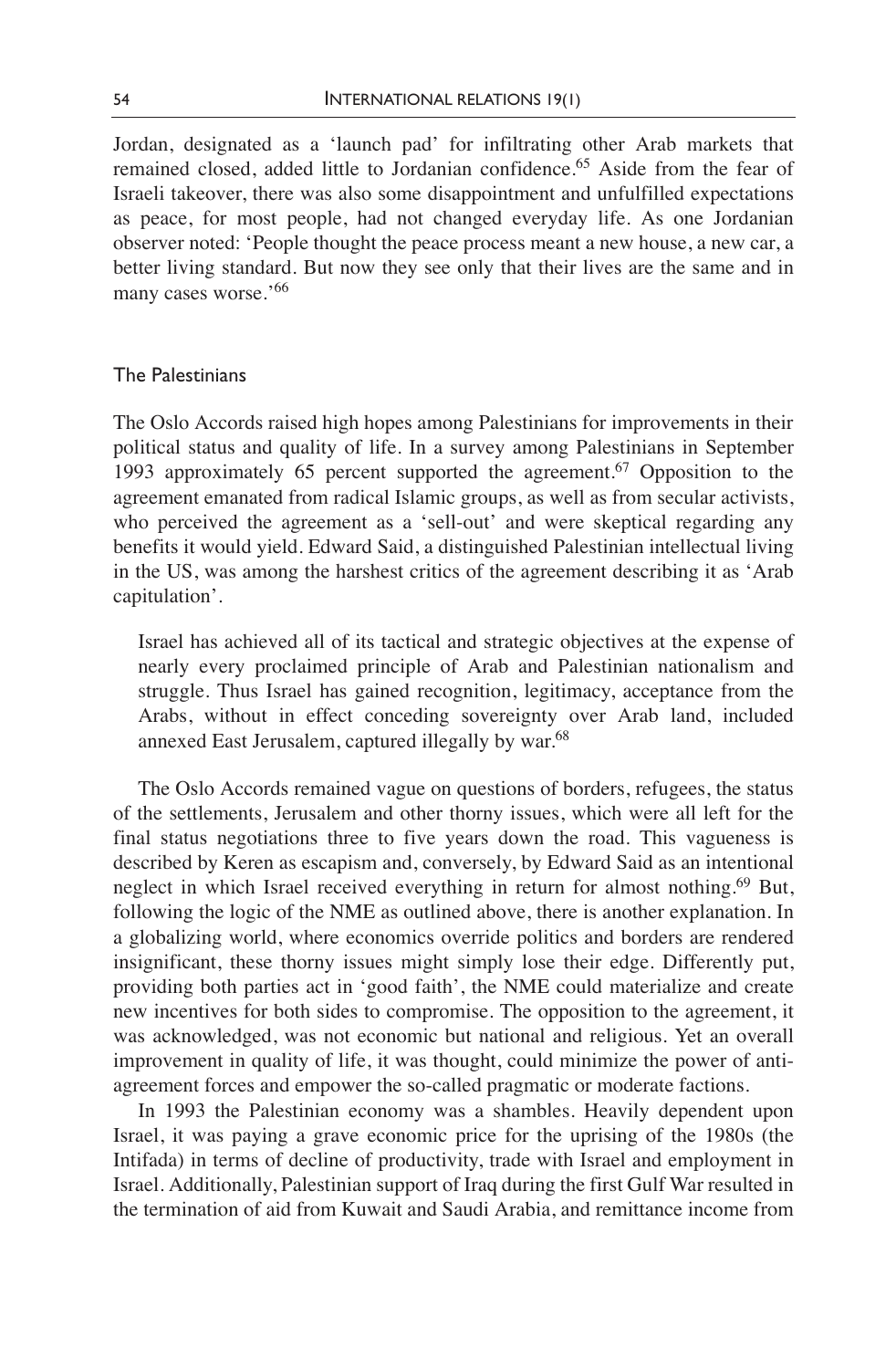Palestinians working in the Gulf who were deported after the war.<sup>70</sup> Both the Israeli government and the World Bank recognized the need to drastically improve the life of Palestinians and gave the private sector an important role in developing the Palestinian entity. The World Bank's Emergency Assistance Program for the Palestinian Authority (PA) had a central aim of stimulating private investment. But with the dire situation of the Palestinian economy, private investments seemed a doubtful solution, despite the Palestinian elites' adoption of liberal rhetoric.

Uri Savir, then Director-General of the Israeli Foreign Office, acknowledged in retrospect that the economic issues between Israel and the Palestinians were ill planned. To start with, much emphasis was placed upon inward investments, but investors were generally hesitant to invest in the territories before stability was secured. As a result, the donations from foreign governments only kept the Palestinian economy afloat. Second, the Palestinian Authority itself failed to promote economic development. And, third, Israel was looking to maintain its own economic interests and overlooked those of the Palestinians. A document written by the Israeli Foreign Office warned of the dangers of Israeli military rule being replaced by economic rule and recommended that Israel be more generous towards the Palestinians.

We have agreed in principle with this recommendation, but did not do much beyond agreeing because the general notion was that Israel's economic interests must be kept rather than taking account of the economic stability and cooperation  $\dots$  both sides would pay dearly for this lack of foresight.<sup>71</sup>

The economic protocol between Israel and the Palestinian Authority, known also as the Paris Agreement, was signed in April 1994. The agreement, largely backed by the Israeli business community, iterated principles of market economics where the two sides agreed on coordinated import taxes, monetary policy, direct taxation, flows of labor and open borders for industrial and agricultural produce, with limits on quantities of six agricultural products. Despite the reciprocal language of the agreement, according to critics it was structurally favorable to Israel. The agreement allowed the Palestinians some freedom at the micro level – the level of individual economic sectors – but not on the macro level, where the structural terms of Israel's economic relationship with the West Bank and Gaza were employed.72 Regardless of its merits and shortcomings, the economic agreement was shortlived. In March 1993, following terrorist attacks, Israel imposed a series of closures on the territories, which turned the free movement of labor and goods set forth in the agreement into a dead letter. Israeli industrialists, farmers and developers, with government permission, replaced Palestinian laborers with foreign laborers.73 Since Israel retained authority over all borders, the closure of the territories, and particularly the limits on labor movements, was a hard blow to Palestinian economy.

Palestinian economic priorities were generating employment; improving productive capacity, especially in agriculture and industry, through heightened investments; enhancing private sector growth; improving quality of education,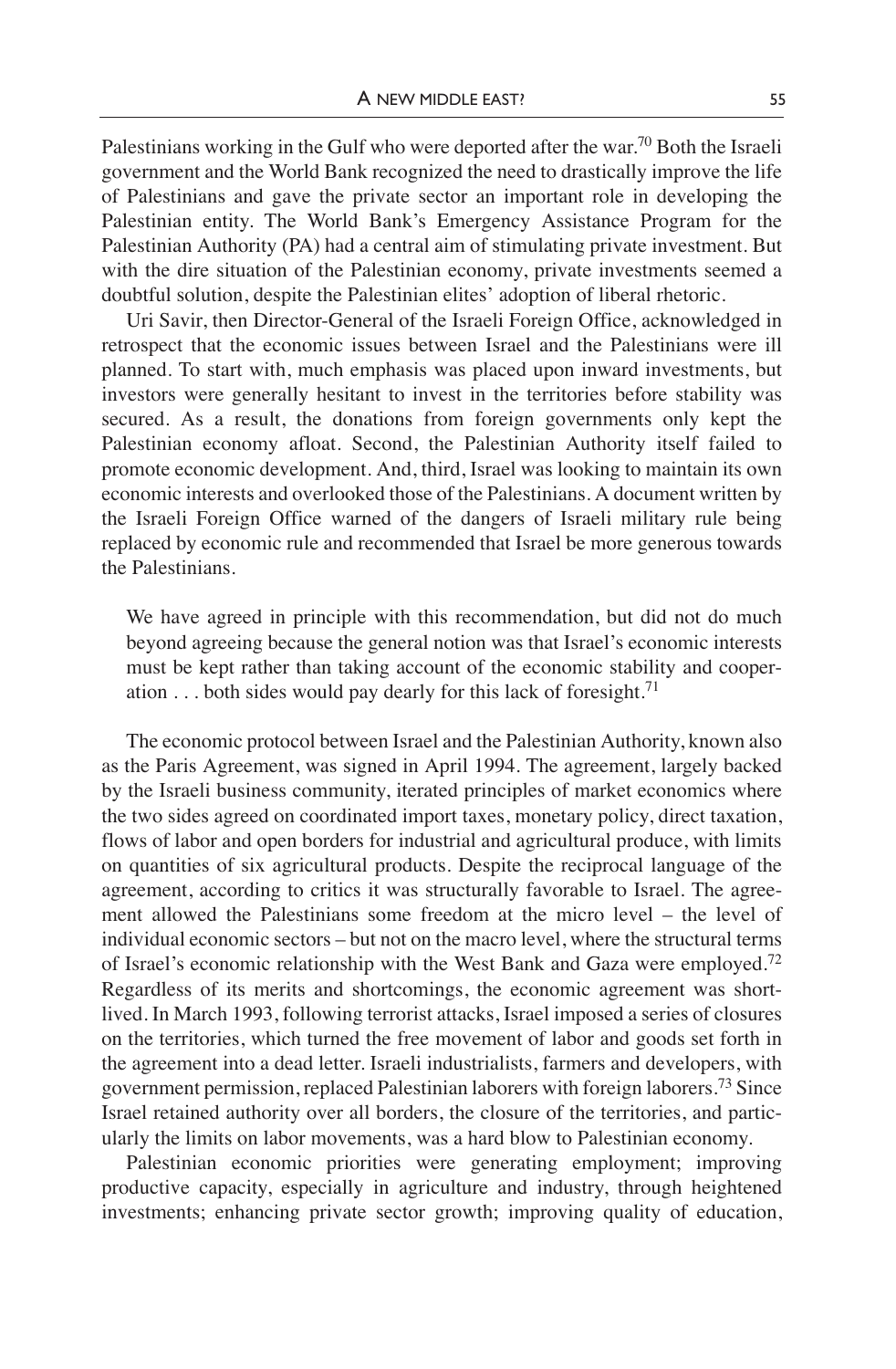training and health; and ending dependency on Israel.<sup>74</sup> But not only has the peace process not mitigated economic hardship for the majority of Palestinians, their economic situation has grown even worse, particularly in comparison to the booming Israeli economy. 'Not a week passes in Israel without receiving a foreign delegation interested in initiating economic links', noted one Palestinian observer with envy,<sup>75</sup> as little of that fortune was shed on the Palestinians. Measured against the advances made by other states in the region, argues Roy, the Palestinian economy was weaker than it was in 1967.<sup>76</sup>

The policy of closures almost tripled the unemployment rate in the West Bank and Gaza, from 11 to 28 percent. Following the total closure of March–April 1996, 66 percent of the Palestinian labor force was either unemployed or severely underemployed. This forced the PA to increase public sector employment and donor countries to redirect as much as 40 percent of their disbursements from long-term investments to emergency budget support and employment generation. Trade was also adversely affected by the closure, with the closing of the Israeli market for Palestinian exports and the severing of ties between Gaza and the West Bank. The overall result has been a severe decline of per capita GNP by approximately 30 percent since 1993. Real wage rates declined by 38 percent between 1992 and 1994 and by an additional 15 percent between the end of 1995 and the end of 1997.<sup>77</sup>

Israelis perceived the closures imposed on the Palestinians as the outcome of legitimate security concerns following terrorist attacks, but Palestinians perceived them as a form of collective punishment.78 With the growing disappointment, the opposition to the peace process among Palestinians was strengthened and extremist groups received more legitimacy. The relations between Israel and the Palestinians entered a vicious cycle in which terrorist attacks led to closures and closures led to growing discontent among Palestinians, waning support for peace and growing support for terrorism. While in September 1993 about 65 percent of Palestinians expressed support for the DOP, little more than a year later, in December 1994, only 41.5 percent expressed support. In 1995 a majority of Palestinians (59.5 percent) said they did not expect a lasting peace with Israel, and only 23 percent did expect a lasting peace.79

#### Israel – limited legitimacy

In economic terms the peace process paid handsomely for Israel. Overall economic growth measured in GDP, after a long period of slow growth, reached 6.8 percent in 1994 and 7.1 percent in 1995. GDP per capita grew from \$12,610 in 1992 to over \$16,000 by the end of the decade. Foreign direct investment increased tenfold, from \$240 million annually through 1992 to \$2.4 billion four years later. Israel's risk rating was markedly improved due to its economic growth, fiscal policy and the peace process.80 In addition to the booming high-tech industry, the tourism industry, which is most sensitive to geopolitical developments, doubled in size, from an average of 1.4 million to 2.5 million visits and the total revenue growing from \$1.8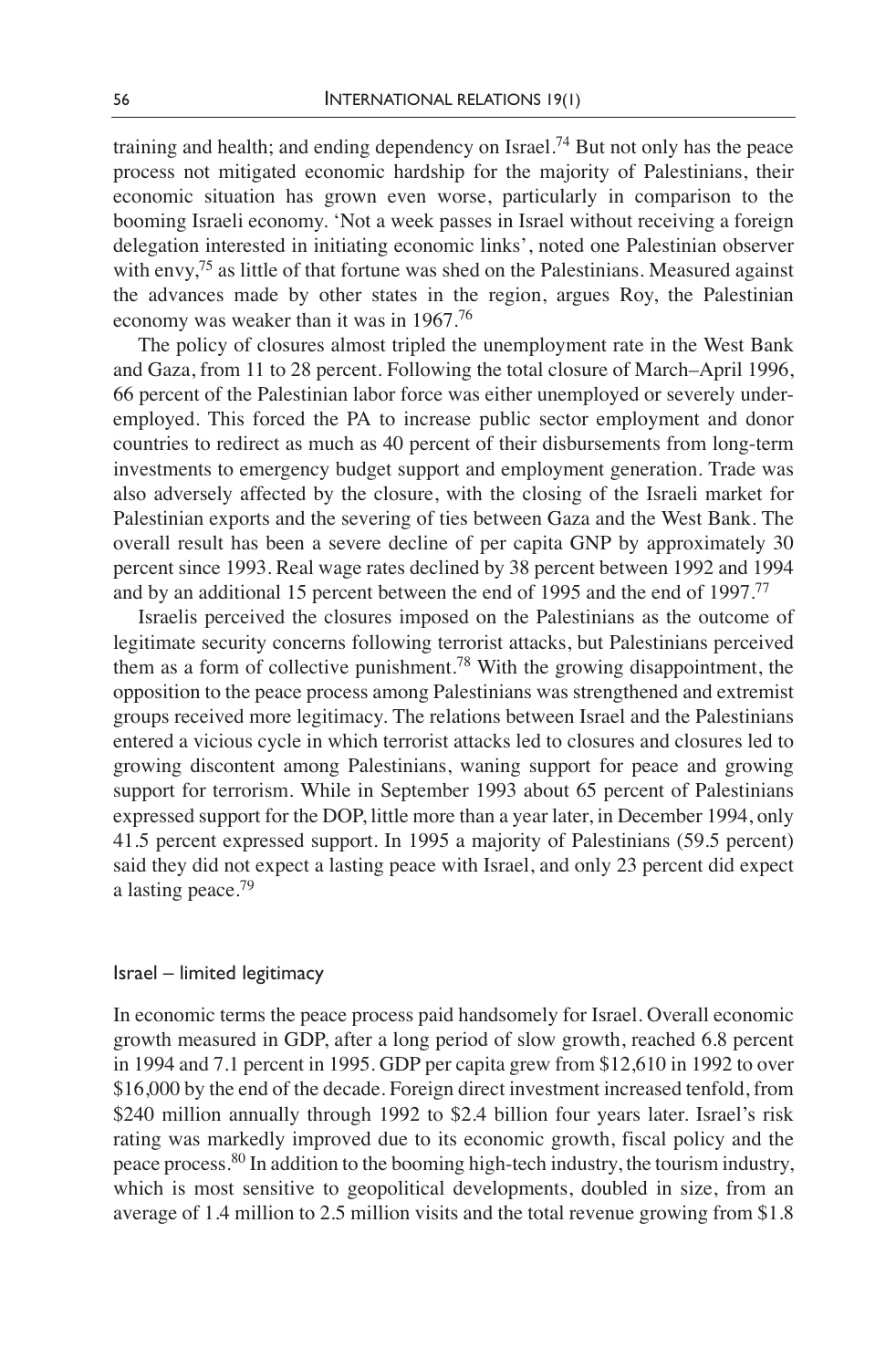billion to \$3.5 billion.<sup>81</sup> With the continuation of the peace process, economic forecasts were positive, predicting the continued growth of Israel's economy.

But despite these impressive economic measures, the support for the peace process was tepid. On the one hand, right-wing supporters, especially the nationalreligious settlers, described the agreement as a 'sell-out' and strongly protested its implementation. On the other hand, large sectors of the Israeli public remained indifferent to the peace process and the NME, feeling they pertained to the interests of the elite and held little if any benefits for them. If anything, global integration was perceived as a threat to their traditional religious way of life. For the ideological right wing, the peace process and the general desire to 'normalize' Israel through global integration was an anathema. Territorial compromise was perceived by the members of the ideological right as a betrayal of Zionism. Accordingly, the language used in their demonstrations described the government in harsh terms such as 'traitors', and some of their demonstrations turned violent. One right-wing journal, for example, described the peace process as a humiliating return to the Jewish life of the diaspora, since they were again at the mercy of Gentiles. Titled 'How to Buy Peace with Money', the editorial regarded Peres' idea as 'a pathetic attempt to buy your enemy with money that carries a historic stench of buying the mercy of the landlord'.82

The negative reaction from the religious right was expected, but the major problem of the peace process was its failure to gain popular support from the moderate right consisting of many lower-class Mizrachim (Jews who immigrated from Muslim countries), who perceived the peace process as essentially serving the interests of the Ashkenazi (Jews of European descent) elites. In the early 1980s a Mizrachi resident of an outlying development town explained to the novelist Amos Oz, one of the left's distinguished spokespeople, why he resented the left's vision of peace and why he felt threatened by this possibility.

All my life I have been on the bottom and you [Ashkenazim] have been on top ... Why did you bring my parents to Israel? Wasn't it to do your dirty work? You didn't have Arabs then, so you needed our parents to do your cleaning and be your servants and laborers. You brought our parents to be your Arabs. But now I am a supervisor and my friend over here is a self-employed contractor. And that guy over there has a transport business. If they give back the territories the Arabs will stop coming to work, and then and there you will put us back into dead-end jobs like before. If for no other reason we won't let you give back those territories.83

Contrary to the expectations for the NME, the peace dividends of 1993–96 failed to change these perceptions and widen the support for the peace process. The impressive economic growth left large parts of society indifferent, as it had little effect on their lives with income gaps remaining wide.<sup>84</sup> This indifference left the peace process and the government with minimal support that in a short time, following terrorist actions, turned into resentment.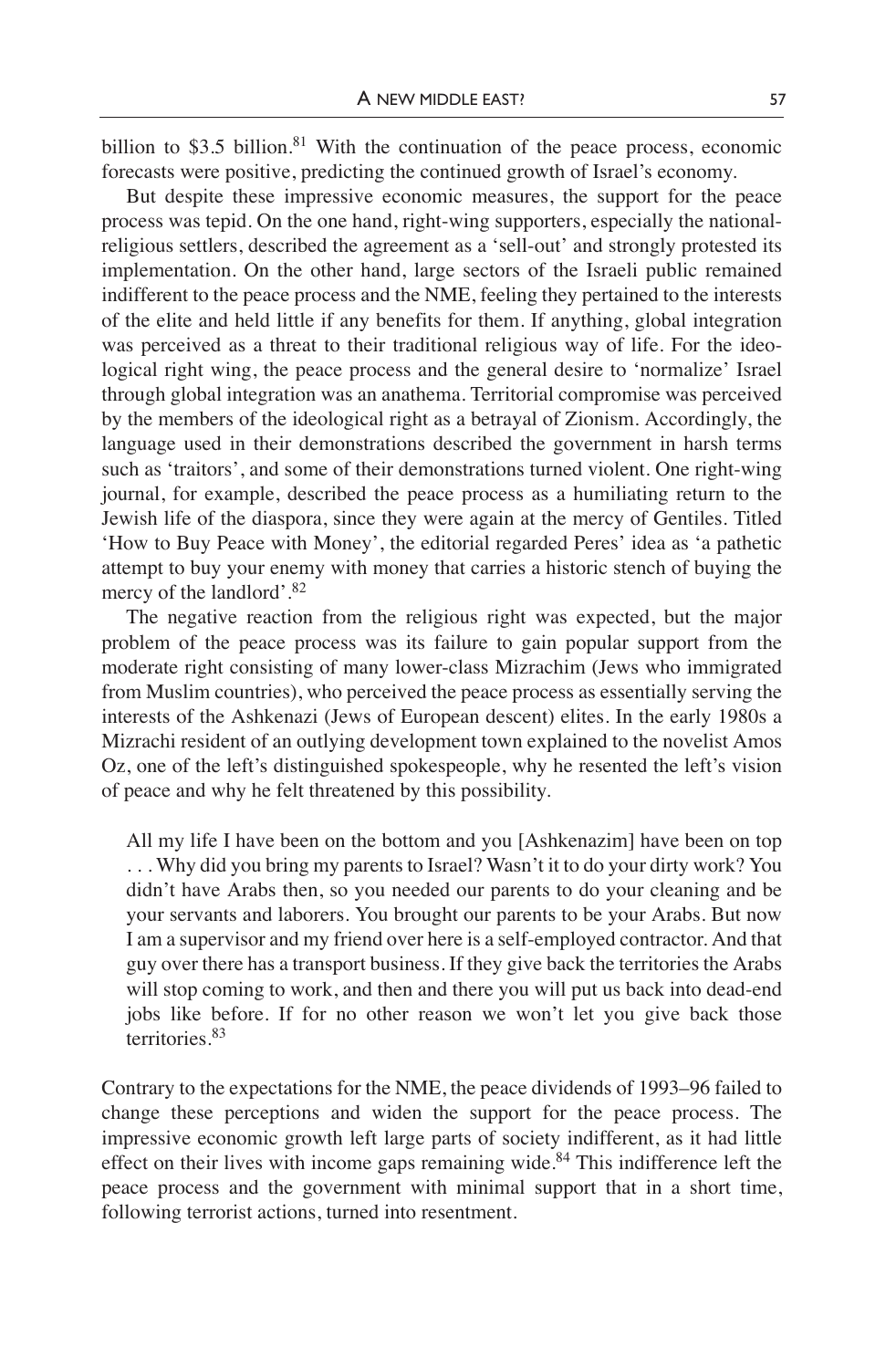At the 1994 Caesarea Conference, an annual meeting of top Israeli businessmen, policymakers and bureaucrats, the mood following the signing of the accords was overwhelmingly enthusiastic. Yet some concerned dissenting voices were raised, like that of Haim Oron, a Knesset member from the left-wing Meretz Party.

I agree with the estimates that the Israeli economy has gone through three positive years on many parameters, but Israeli society has gone through three difficult years. There must be some connection between the two . . . I think that this discussion, like the one last year, has a general feeling of self-satisfaction or at least some comfort . . . it is about time that somebody says that he is concerned with high income gaps.<sup>85</sup>

These concerns were not unfounded, as the positive mood of the business community did not reflect general public opinion. In a Gallop poll published in a daily paper shortly after the ceremony in Washington, and at the peak of the 'peace festival', only 33 percent said that the agreement with the PLO would improve their economic wellbeing, while 51 percent foresaw no change.<sup>86</sup> Polls conducted by a Tel Aviv research center in the summer of 1994, after a celebrated economic year, found general support for the agreement quite moderate. Less than 52 percent of Jewish Israelis expressed support for the peace process; almost half perceived the territorial and political 'price' of the agreement too high.<sup>87</sup>

The elections of 1996, after the assassination of Prime Minister Rabin, proved just how fragile the support for the peace process was. The indifference towards the NME had turned into resentment and a 'double movement' expressed in the ballot box. Despite the wide lead Peres and the Labor Party had, enjoying wide sympathy after the assassination, the gap was rapidly closed after a series of Palestinian terrorist attacks. The business community, throwing its weight behind the Labor Party, had little effect and the right-wing Likud won the election. Nachum Barnea, a senior columnist, explained that the Labor Party was defeated by the constituencies either historically hostile to the Labor Party or those it managed to alienate during its four years of rule.

It was a coalition of communities and individuals that believed he [Peres] is not loyal enough to the national, Jewish interest . . . It was a coalition of the hungry. Many of them feel neglected, treated unfairly and marginalized in Israeli society. They identify, not without justice, the left as identified with political, economic and cultural establishment, in which they have no share.<sup>88</sup>

Another writer used harsh words to explain what the peace process and the New Middle East meant and why the Labor Party lost the elections.

Oslo and the New Middle East are in our eyes a conspiracy of the rich for the rich. A window of opportunities to the wealthy who are always at the table of the Laborite prime ministers. A window that is still closed to us, the 'irrational' ...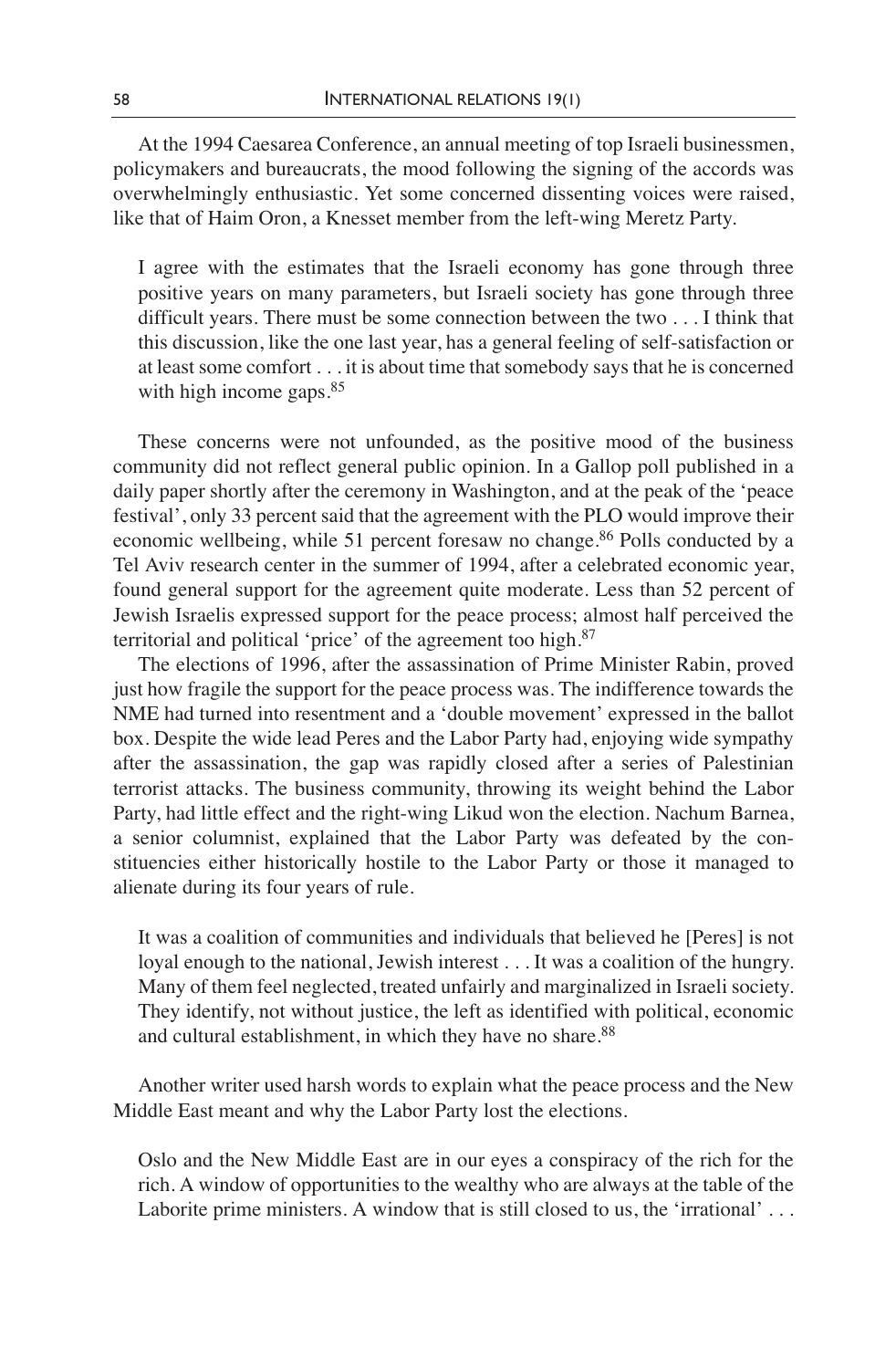for us your peace ceremonies are a mockery. A celebration that white elite organizes for itself. An academic experiment in the price of our blood . . . the rich and the bourgeoisie open new markets and make money while we are blown apart in buses.<sup>89</sup>

The Labor Party, who won the 1992 elections by a small margin, was defeated in 1996 by an even smaller margin. After almost four years of rule with, despite setbacks, an ongoing peace process and impressive economic advancements, the peace camp's numbers did not grow and the sectarian divide hardly changed.

## **Conclusions**

If the neo-liberal hegemonic drive of the 1990s signaled globalization as the way forward, the *NME* was a road map presented for the Middle East region. This package of democracy, liberal economics and peace, and a promise of overall prosperity, however, failed to elicit the necessary support, leaving many to shift between indifference and discontent. Karl Polanyi's observation of the early twentieth-century double movement seems to hold well for the reality of the early twenty-first century, as the wide entrenchment of market economics has neither unified the world under a common border-erasing logic nor pacified it through rational economic thinking. Rather, globalization evoked a counter-movement, an amalgam of forces each seeking to protect itself from its dangers, real or perceived.

In its outlook the *NME* shared the optimistic liberal view of globalization, but was undercut by its own amalgam of apathy and resistance. The Middle East, it was reasoned, must adapt to the new global economic reality, capitalize on new opportunities or risk remaining on the margins. This reasoning, as demonstrated above, followed a wider world neo-liberal attempted hegemony that underscored the virtues of market economics and globalization. Market economics and peace, accordingly, were two inseparable tenets of the NME that preconditioned successful globalization, itself a powerful incentive for the transformation of the Middle East conflict. But, across the region, among Palestinians and within Israel this incentive failed to achieve the expected results.

The *NME* outlined a road for peace based on what Peres termed the 'economization of politics':90 an insertion of economic incentives and logic that would change popular priorities from conflict to cooperation. But, with limited support from the start and disappointment added by unfulfilled expectations, instead of the 'economization of politics' we have witnessed a 'politicization of economics', where political actions, associated with the double movement both undercut the peace process and decimated economic growth. Thus, with the backlash of the double movement politics have turned out to dictate economics and the vision of the New Middle East has been relegated to utopia. Economic incentives, explicitly or implicitly, remain a part of many of the roadmaps for Middle East peace. But the experience of the New Middle East can serve as a lesson that while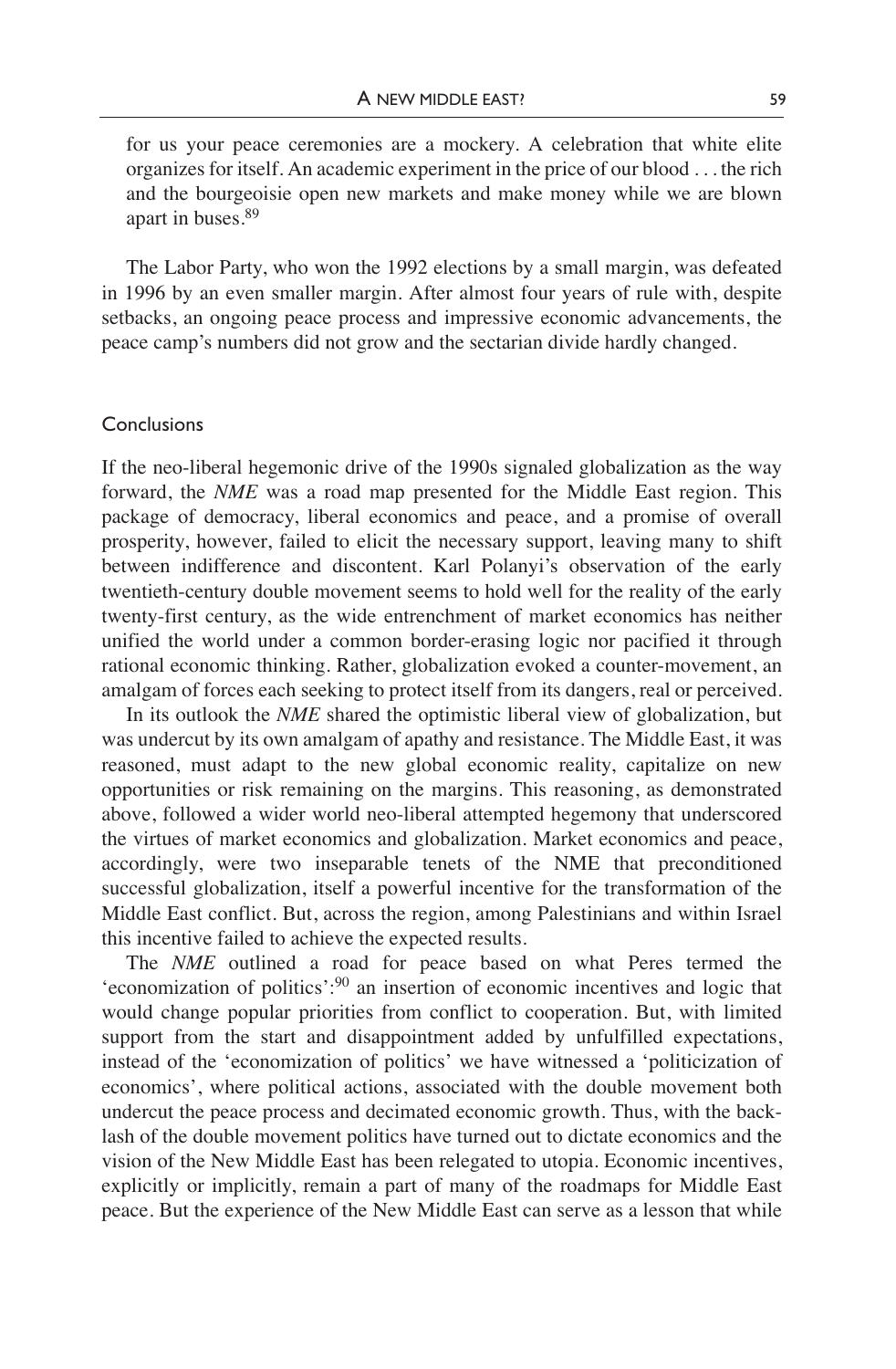the peace process can generate economic growth it remains uncertain whether economic growth in itself will sustain peace. Thus, social justice and inclusion will have to be an integral part of any future peace process in order to foster the wide legitimacy a stable and long-lasting peace requires.

#### **Notes**

- 1 Because the 'New Middle East' (NME) extends beyond the book itself I will use italics when referring specifically to the book.
- 2 Shimon Peres, *The New Middle East* (New York: Holt, 1993), p.46.
- 3 Karl Polanyi, *The Great Transformation* (Boston: Beacon, 1957).
- 4 Polanyi, *The Great Transformation*, p.132.
- 5 Polanyi, *The Great Transformation*, p.156.
- 6 Antonio Gramsci, *Selections from the Prison Notebooks*, ed. and trans. by Quintin Hoare and Geoffrey Nowell Smith (New York: International Publishers, 1971), pp.55–60
- 7 Douglas Litowitz 'Gramsci, Hegemony and the Law', *Brigham Young University Law Review*, 2, November 2000, pp. 515–52.
- 8 Leslie Sklair 'Social Movements for Global Capitalism: The Transnational Capitalist Class in Action' *Review of International Political Economy*, 4(3), Autumn 1997, pp.515–38.
- Peter Dreier, 'Capitalists vs. the Media: An Analysis of an Ideological Mobilization Among Business Leaders', *Media Culture and Society*, 4, 1982, pp.111–32; Eric Helleiner, *States and the Reemergence of Global Finance* (Ithaca: Cornell University Press, 1996), pp.8–10; Benjamin Cohen 'Phoenix Risen: The Resurrection of Global Capital', *World Politics*, 48(2), January 1996, pp. 268–85.
- 10 Francis Fukuyama, *The End of History and the Last Man* (New York: Avon Mooks, 1992).
- 11 Fukuyama, *The End of History*, p.46.
- 12 Thomas Friedman, *The Lexus and the Olive Tree* (New York: Farrar, Straus, Giroux, 1999), p.201.
- 13 Kenichi Ohmae, 'The Interlinked Economy', *Chief Executive*, 62, October 1990, pp.50–4.
- 14 Ohmae, *The End of the Nation State* (New York: The Free Press, 1995), pp.7–8.
- 15 Ohmae, *The End of the Nation State*, pp.4–5.
- 16 Stephen Gill and David Law, 'Global Hegemony and the Structural Power of Capital', *International Studies Quarterly*, 33(4), December 1989, pp.475–93.
- 17 Mark Rupert, *Ideologies of Globalization: Contending Visions of a New World Order* (New York: Routledge, 2000).
- 18 James Mittelman, 'The Globalization Challenge: Surviving at the Margins', *Third World Quarterly* 15, 1994, pp.427–43.
- 19 Polanyi, *The Great Transformation*, p.130.
- 20 Polanyi, *The Great Transformation*, p.149.
- 21 Beverly Silver and Giovanni Arrighi, 'Polanyi's "Double Movement": The Belles Epoques of British and US Hegemonies Compared', *Politics and Society*, 31(2), 2002 pp.325–55.
- 22 Karl Polanyi, *The Great Transformation*, p.157.
- 23 Goran Therborn 'Dimension of Globalization and the Dynamics of (in)Equalities' in Don Kalb et al. (eds), *The Ends of Globalization* (Lanman, MD: Rowman and Littlefield, 2000).
- 24 Dani Rodrik, *Has Globalization Gone too Far?* (Washington, DC: Institute for International Economics, 1997), p.5; Charles Tilly, 'Globalization Threatens Labor's Rights', *International Labor and Working Class History*, 47, Spring 1995, pp.1–23.
- 25 Jan Aart Scholte, 'The Geography of Collective Identities in a Globalizing World', *Review of International Political Economy*, 3(4), Winter 1996, pp.565–607.
- 26 Saskia Sassen, *Globalization and its Discontents* (New York: New Press, 1998), p.xxvii.
- 27 Friedman, *The Lexus and the Olive Tree*, p.207.
- 28 Peres, *The New Middle East*, p.3.
- 29 Michael Keren, 'Israeli Professionals and the Peace Process', *Israel Affairs*, 1(1), Autumn 1994, pp.149–64.
- 30 Shimon Peres, 'Strategy for a Transition Period', *International Security*, 2(3), Winter 1978, pp.4–12.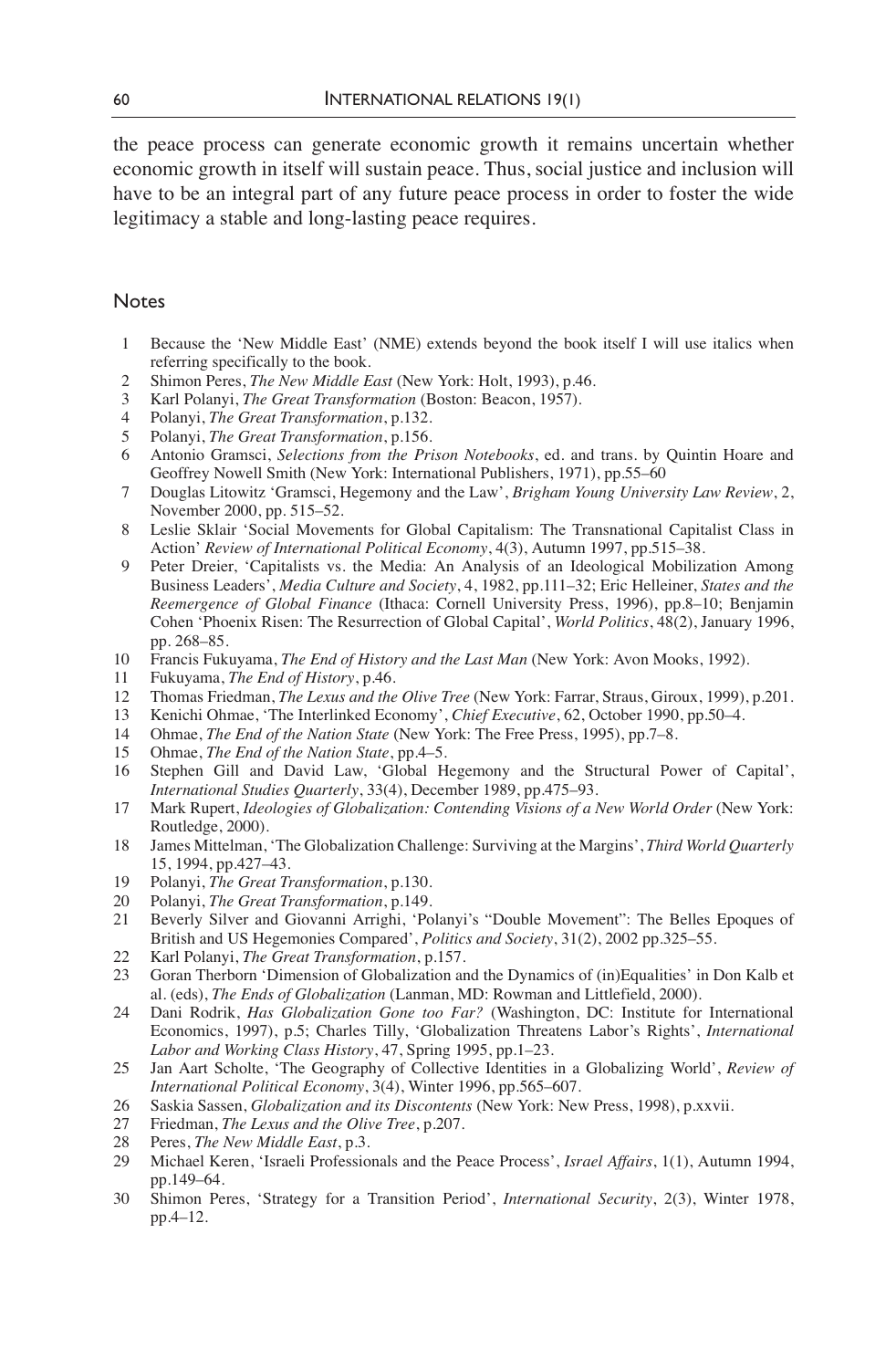- 31 Keren, 'Israeli Professionals and the Peace Process'.
- 32 Peres, *The New Middle East*, p.11.
- 33 Peres, *The New Middle East*, p.35.
- 34 Shimon Peres, keynote address at the Washington Institute for Near East Policy, 15 September 2000.
- 35 Peres, *The New Middle East*, p.78.
- 36 Peres, *The New Middle East*, p.45.
- 37 Peres, *The New Middle East*, pp.45–6.
- 38 Peres, *The New Middle East*, p.93.
- 39 Peres, *The New Middle East*, p.75.
- 40 Peres, *The New Middle East*, p.96.
- 41 Peres, *The New Middle East*, p.99.
- 42 Peres, *The New Middle East*, pp.72–3.
- 43 Guy Ben-Porat, 'Virtuous and Vicious Cycles: Peace Processes in Israel and Northern Ireland', under review (2004).
- 44 Guy Rolnik, *Haaretz*, 6 October 1993.
- 45 *Yedioth Aharonoth*, 2 September 1993, Section A P.3, and September 6, p.1.
- 46 Editorial, *Haaretz*, 7 September 1993.
- 47 Dan Gillerman, 'To Use the Economy to Promote Peace' (Press Statement, Chambers of Commerce, 31 August 1993), and 'The Economic Opportunities of Peace' (Press Statement, Chambers of Commerce, 6 September 1993).
- 48 Manufacturers Association, 1995.
- 49 *Yedioth Aharonoth*, 12 September 1993, p.3.
- 50 Sever Plotzker, 'Koor's Secret Peace Project', *Yedioth Aharonoth*, 15 September 1993, Section B.
- 51 Benjamin Gaon, Former CEO of Koor, interview to author, 11 June 2000.
- 52 Yossi Beilin, *Touching Peace* (Tel Aviv: Yedioth Aharonth, 1997).
- 53 Beilin, *Touching Peace*, p.308.
- 54 Tamar Hermann and David Newman, 'A Path Strewn with Thorns: Along the Difficult Road of Israeli–Palestinian Peacemaking' in John Darby and Roger MacGinty (eds), *The Management of Peace Process* (London: Routledge, 2000).
- 55 Arie Caspi, 'We did not Win the Lottery', *Haaretz*, 10 September 1993, Weekend Supplement.
- 56 Atif A. Kubursi, 'Prospects for Arab Integration after Oslo', in Michael C. Hudson (ed.), *Middle East Dilemma: The Politics and Economics of Arab Integration* (New York: Columbia University Press, 1999).
- 57 Ben-Zion Zilbefarb, 'The Effects of the Peace Process on the Israeli Economy', *Israel Affairs*, 1(1), Autumn 1994, pp.84–96.
- 58 Laura Drake, 'Arab–Israeli Relations in a New Middle East Order', in J.W. Wright (ed.), *The Political Economy of the Middle East* (London: Routledge, 1999).
- 59 Reuters, 1 September 1995, Quoted in Drake, 'Arab–Israeli Relations in a New Middle East Order'.
- 60 Uri Savir, *The Process* (Tel Aviv: Yedioth Aharonoth, 1998) (in Hebrew), p.179.
- 61 Warren Christopher, 'Building the Structures of Peace and Prosperity in the New Middle East', speech delivered at the Casablanca Summit, 30 October 1994. See http://dosfan.lib.uic.edu/ERC/ briefing/dossec/1994/9410/941030dossec.html.
- 62 Drake, 'Arab–Israeli Relations in a New Middle East Order'.
- 63 Dalia Dassa Kaye, *Beyond the Handshake: Multilateral Cooperation in the Arab–Israeli Peace Process 1991–1995* (New York: Columbia University Press, 2001), pp.129–30.
- 64 Frida Salfiti, *Israel's 'Peace Dividend': The Jordanian Case* (Nablus: Center for Palestine Research and Study, 1997).
- 65 Salfiti, *Israel's 'Peace Dividend': The Jordanian Case*.
- 66 Drake, 'Arab–Israeli Relations in a New Middle East Order'.
- 67 Center for Palestine Research and Studies www.cprs-palestine.org.
- 68 Edward Said, *Peace and its Discontents* (London: Vintage, 1995) p.xxi.
- 69 Keren, 'Israeli Professionals and the Peace Process'; Said, *Peace and its Discontents*.
- 70 Sara Roy, 'The Palestinian Economy after Oslo', *Current History*, 97(615), 1998, pp.19–26.
- 71 Savir, *The Process*, p.179.
- 72 Roy, 'The Palestinian Economy after Oslo'.<br>73 Arie Arnon et al., The Palestinian Econ
- 73 Arie Arnon et al., *The Palestinian Economy: Between Imposed Integration and Voluntary Separation* (Leiden, The Netherlands: Brill, 1997).